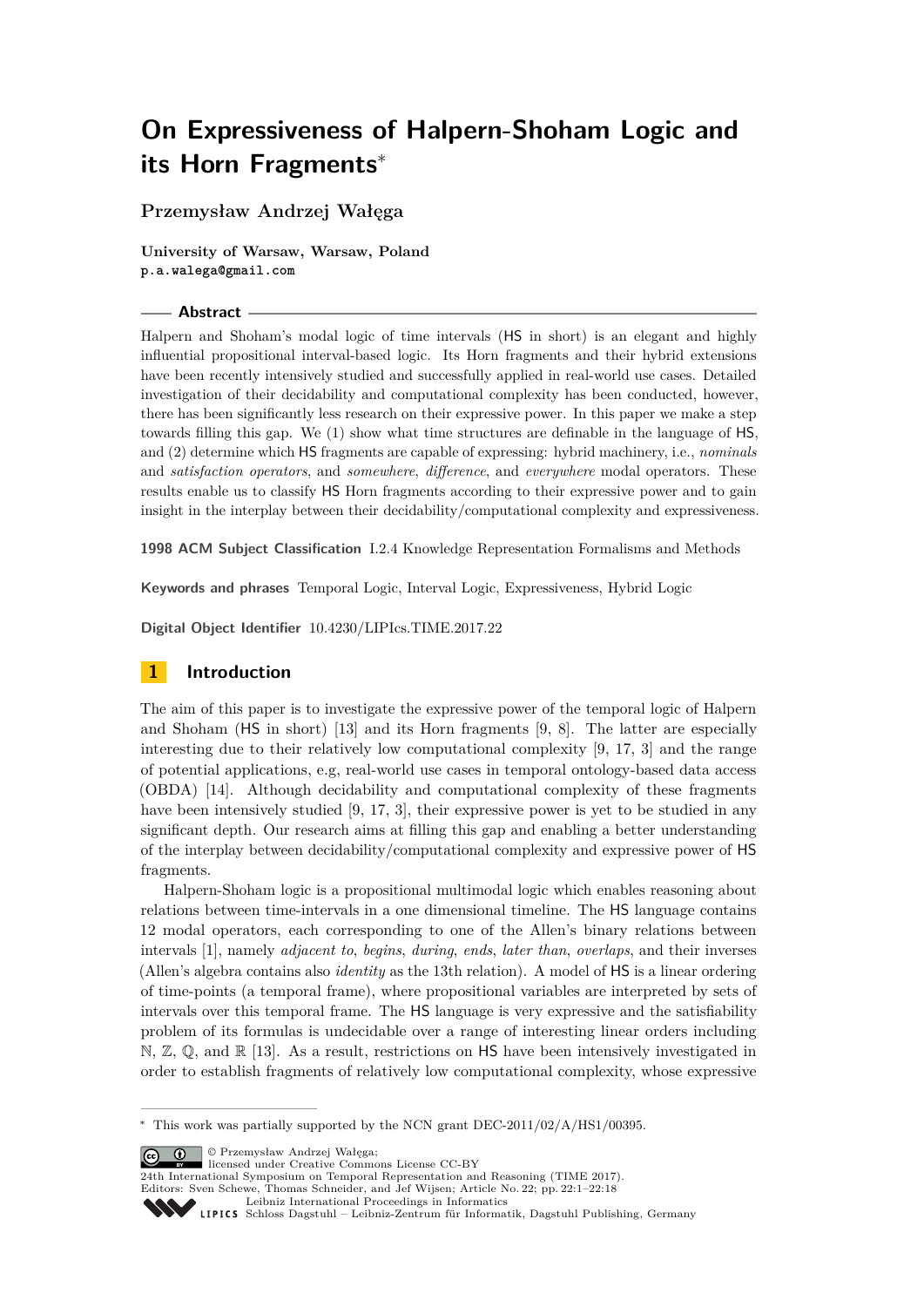#### **22:2 On Expressiveness of Halpern-Shoham Logic and its Horn Fragments**

<span id="page-1-0"></span>**Table 1** Semantics definable in HS under irreflexive and reflexive semantics, respectively.

|                              | Under irreflexive semantics:   Under reflexive semantics: |           |
|------------------------------|-----------------------------------------------------------|-----------|
| $\perp$ Definable semantics: | $(Dis)$ , $(Den)$ , $(S)$ , $(Non-S)$                     | $(Non-S)$ |

power is high enough for a variety of applications. A number of methods to specify HS fragments have been proposed, e.g., restricting the set of modal operators occurring in the language [\[11,](#page-14-6) [12,](#page-14-7) [6\]](#page-14-8), softening semantics of modal operators [\[15\]](#page-15-1), and restricting the nesting-depth of modal operators [\[7\]](#page-14-9). Recently, a twofold method has been proposed to obtain HS fragments [\[9\]](#page-14-1): firstly, by imposing restrictions on the use of classical propositional connectives in the language, giving rise to fragments called *Horn*, *Krom*, and *core*, and secondly, by additionally disallowing diamond (or box) modal operators. This new approach has led to the identification of tractable fragments (precisely P-complete) [\[3\]](#page-14-3), which were already applied in real-world use cases within temporal OBDA [\[14\]](#page-14-4). The success of this approach motivated applying the same technique in other logics in order to establish their low complexity fragments. Namely, it was applied in modal logics K, T, K4, S4 [\[10\]](#page-14-10), and in Metric Temporal Logic [\[5\]](#page-14-11).

In this paper we investigate the expressiveness of HS and its Horn fragments, and show how it depends on the structure of a temporal frame. Namely, we will follow an idea from [\[8\]](#page-14-2) and distinguish between HS-models (i) with irreflexive (*<*) (originally introduced by Halpern and Shoham in [\[13\]](#page-14-0)) and reflexive  $(\leq)$  (obtained by softening semantics as described in [\[8,](#page-14-2) [7\]](#page-14-9)) semantics of relations between intervals, (ii) over discrete (Dis) and dense (Den) frames, and (iii) under strict (S) (i.e., without punctual-intervals) and non-strict (Non-S) (i.e., with punctual-intervals) semantics. Combinations of the above 3 lines of distinction give us 8 distinct semantics. A precise description of HS, its Horn fragments, as well as all 8 semantics, is presented in Section [2.](#page-2-0) Our contributions are as follows.

First, in Section [3](#page-5-0) we study which semantics are definable in the language of HS, where a semantics is definable by a formula, if the formula is true exactly in frames satisfying conditions imposed on this semantics. We show that if the irreflexive semantics of relations is assumed, then not only (Dis) and (Den) semantics are definable (as proved in [\[13\]](#page-14-0)) but also (S), and (Non-S). Moreover, we show that under reflexive semantics (Non-S) is definable but it is an open question if  $(Dis)$ ,  $(Den)$ , and  $(S)$  are definable or not – see Table [1.](#page-1-0)

Second, in Section [4](#page-7-0) we study the expressive power of HS, Horn fragment HS*horn*, and its further restrictions, namely  $HS_{horn}^{\lozenge}$  obtained by deleting box modal operators from the language and  $\mathsf{HS}_{horn}^{\square}$  in which diamond operators are deleted. We show which of the following expressions are expressible in these languages: *somewhere p* (E*p*), *in a different interval p*  $(Dp)$ , and *everywhere*  $p(Ap)$ , where  $p$  is a propositional variable. Moreover, we show in which fragments *nominals* (*i*), and *satisfaction operators*  $(\mathbb{Q}_i)$  are expressible – see Table [2.](#page-2-1) Nominals and satisfaction operators constitute a standard hybrid machinery exploited in order to overcome the local nature of a modal language [\[2,](#page-14-12) [4\]](#page-14-13).

Furthermore, we show that the expressive power of  $\mathsf{HS}_{horn}^{\Box, i}$  (which stands for  $\mathsf{HS}_{horn}^{\Box}$  whose language is extended with nominals) and  $\mathsf{HS}_{horn}^{\Box, i, \mathbb{Q}}$  (i.e.,  $\mathsf{HS}_{horn}^{\Box, i}$  extended by satisfaction operators) is the same in any semantics. A Hasse diagram of HS fragments is depicted in Figure [1a](#page-2-2) where an arrow indicates a syntactical extension. Our research resulted in a classification of these fragments according to their expressive power. A map of expressiveness under all semantics except  $(\leq, Dis, Non-S)$  and  $(\leq, Den, Non-S)$  is presented in Figure [1b,](#page-2-2) where  $\approx$  stands for the same expressive power and  $\succcurlyeq$  for greater-or-equal expressive power.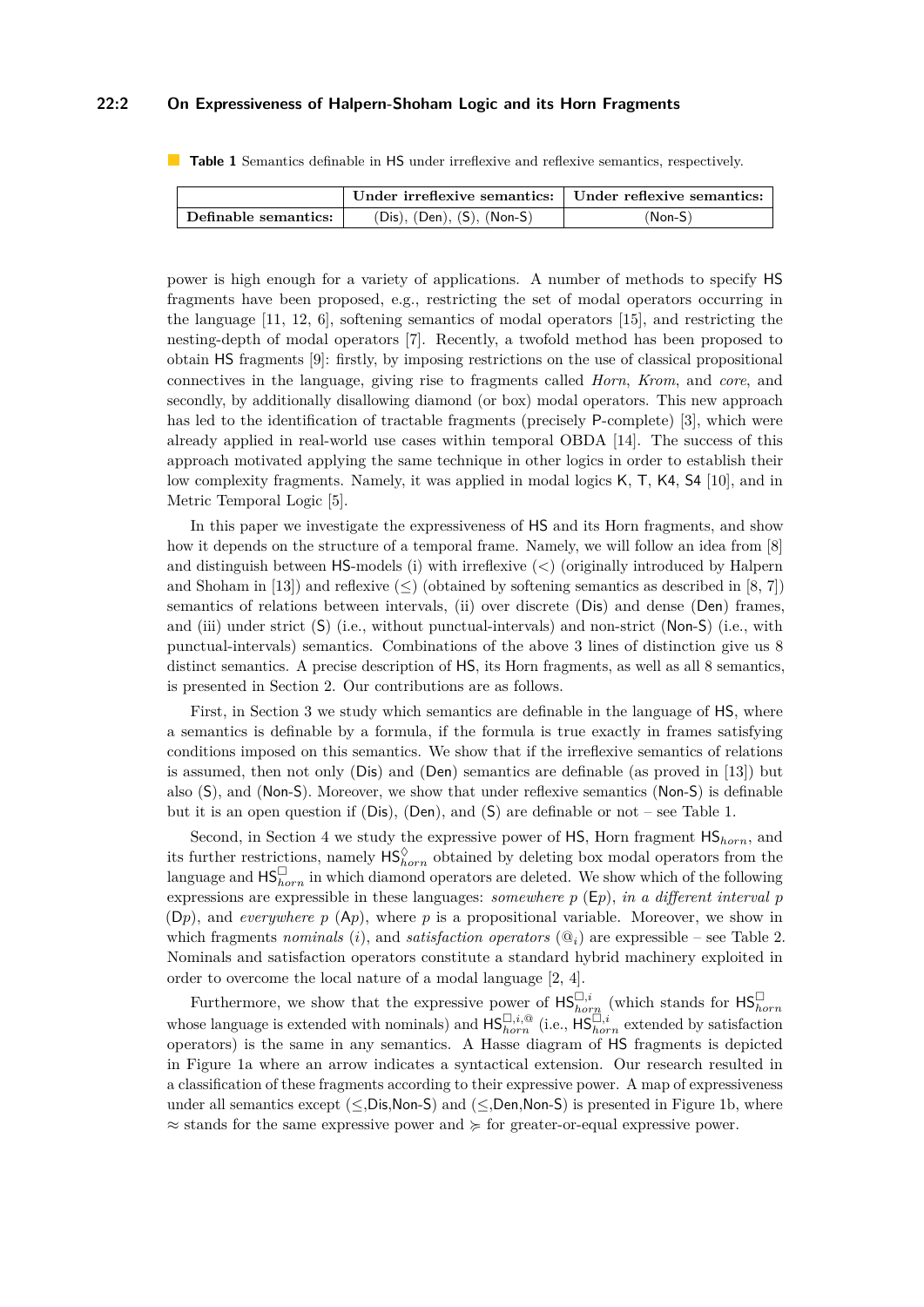#### **P. A. Wałęga 22:3**

<span id="page-2-1"></span>**Table 2** Summarized expressiveness results.

<span id="page-2-2"></span>

|                                                                          |                                                              | Ep     | Dp                                             | Ap | i              | $i$ and $\mathcal{Q}_i$                                                                      |                                                                                                |
|--------------------------------------------------------------------------|--------------------------------------------------------------|--------|------------------------------------------------|----|----------------|----------------------------------------------------------------------------------------------|------------------------------------------------------------------------------------------------|
|                                                                          | <b>HS</b>                                                    | ✓      | $\checkmark^*$                                 | ✓  | $\checkmark^*$ | ✓*                                                                                           |                                                                                                |
|                                                                          | $\mathsf{HS}_{horn}$                                         | ✓      | ?                                              | ✓  | $\checkmark^*$ | $\checkmark^*$                                                                               |                                                                                                |
|                                                                          | $\mathsf{HS}_{horn}^{\lozenge}$                              | ✓      |                                                | ✓  | $\checkmark^*$ | $\checkmark^*$                                                                               |                                                                                                |
|                                                                          | $\mathsf{HS}_{horn}^\square$                                 | $\ast$ | $\ast$                                         | ✓  | ∗              | $-^\ast$                                                                                     |                                                                                                |
|                                                                          | $\checkmark$ : definable in all semantics;                   |        |                                                |    |                |                                                                                              |                                                                                                |
|                                                                          | $\checkmark$ : definable in all semantics except             |        |                                                |    |                |                                                                                              |                                                                                                |
|                                                                          |                                                              |        | $(\leq, Dis, Non-S)$ and $(\leq, Den, Non-S);$ |    |                |                                                                                              |                                                                                                |
|                                                                          | $-$ : undefinable in any semantics;                          |        |                                                |    |                |                                                                                              |                                                                                                |
|                                                                          |                                                              |        |                                                |    |                | $-$ *: undefinable in $(<, Den, S)$ , $(<, Den, Non-S)$ ,                                    |                                                                                                |
|                                                                          |                                                              |        |                                                |    |                | $(\leq, \text{Dis}, \text{Non-S}), (\leq, \text{Den}, S), (\leq, \text{Den}, \text{Non-S});$ |                                                                                                |
|                                                                          | $\overline{\cdot}$<br>: unknown.                             |        |                                                |    |                |                                                                                              |                                                                                                |
|                                                                          |                                                              |        |                                                |    |                |                                                                                              |                                                                                                |
| $\mathsf{HS}^{i,\mathbb{Q}}$                                             |                                                              |        |                                                |    |                |                                                                                              | $HS \approx HS^i \approx HS^{i,\textcircled{a}}$                                               |
| HS <sup>i</sup>                                                          |                                                              |        |                                                |    |                |                                                                                              | V                                                                                              |
| ${\sf HS}_{horn}^{i, \mathsf{Q}}$<br><b>HS</b>                           |                                                              |        |                                                |    |                |                                                                                              | $\mathsf{HS}_{horn} \approx \mathsf{HS}_{horn}^{i} \approx \mathsf{HS}_{horn}^{i, \mathsf{Q}}$ |
|                                                                          |                                                              |        |                                                |    |                | ル                                                                                            | $\preccurlyeq$                                                                                 |
| $\mathsf{HS}_{horn}^i$<br>$\mathsf{HS}_{horn}^{\lozenge, i, \mathbb{Q}}$ | $\mathsf{HS}^{\square,i,\mathbb{Q}}_{\scriptscriptstyle{k}}$ | horn   |                                                |    |                | $\overline{\mathsf{HS}_{horn}^{\lozenge, i, \mathsf{Q}}}$<br>₹                               | $\mathsf{HS}^{\square,\overline{i, \mathbb{Q}}}_\iota$<br>$'$ horn                             |
| $\mathsf{HS}_{horn}$<br>${\sf HS}_{horn}^{\lozenge,i}$                   | $\mathsf{HS}^{\square,i}_\iota$                              | horn   |                                                |    |                | ${\sf HS}_{horn}^{\lozenge,i}$                                                               | ₹<br>${\sf HS}_{horn}^{\square,i}$                                                             |
| $\mathsf{HS}_{\mathit{horn}}^\lozenge$                                   | 4<br>$\mathsf{HS}_{horn}^\sqcup$                             |        |                                                |    |                | $\mathcal{V}$<br>$\mathsf{HS}_{horn}^{\lozenge}$                                             | $\overline{\gamma}$<br>$\mathsf{HS}_{horn}^\square$                                            |
| (a)                                                                      |                                                              |        |                                                |    |                |                                                                                              | (b)                                                                                            |

**Figure 1** Syntactical dependencies of HS fragments [\(a\)](#page-2-2) and expressive power dependencies in HS fragments under all semantics except  $(\le, Dis, Non-S)$  and  $(\le, Den, Non-S)$  [\(b\)](#page-2-2).

## <span id="page-2-0"></span>**2 Halpern-Shoham Logic and its Horn Fragments**

The language of Halpern-Shoham logic consists of a set of propositional variables PROP, propositional constants  $\top$  (true) and  $\bot$  (false), classical propositional connectives  $\neg, \wedge, \vee, \rightarrow$ , 12 modal operators of the form  $\langle R \rangle$ , called *diamonds*, and their duals of the form  $[R]$ , called *boxes*, where  $R \in \{B, B, D, D, E, E, O, O, A, A, L, L\}$  (in what follows, we denote this set by HSrel). Well-formed HS-formulas are defined by the following abstract grammar:

$$
\varphi := \top \mid \bot \mid p \mid \neg \varphi \mid \varphi \wedge \varphi \mid \varphi \vee \varphi \mid \varphi \rightarrow \varphi \mid \langle R \rangle \varphi \mid [R] \varphi,
$$

where  $p \in \text{PROP}$  and  $R \in \text{HS}_{\text{rel}}$ . We follow [\[8\]](#page-14-2) and define an HS-model as a pair  $(\mathbb{D}, V)$ such that  $\mathbb{D} = (D, \leq)$ , called a *temporal frame* (or simply a *frame*), is a non-strict linear order (reflexive, antisymmetric, transitive, and total relation) of time-points,  $I(\mathbb{D})$  is a set of intervals over  $\mathbb{D}$  (defined in what follows), and *V* : PROP  $\rightarrow \mathcal{P}(I(\mathbb{D}))$  assigns a set of intervals to each propositional variable (notice that the original definition from [\[13\]](#page-14-0) of an HS-model is more general). In what follows, we also use " $x < y$ " as an abbreviation for " $x \leq y$  and  $x \neq y$ ". In the paper we restrict attention to orderings D which contain an infinitely ascending and descending chains. As proposed in [\[8\]](#page-14-2), semantics of HS may be specified according to the following lines of division. The first distinction deals with a definition of binary relations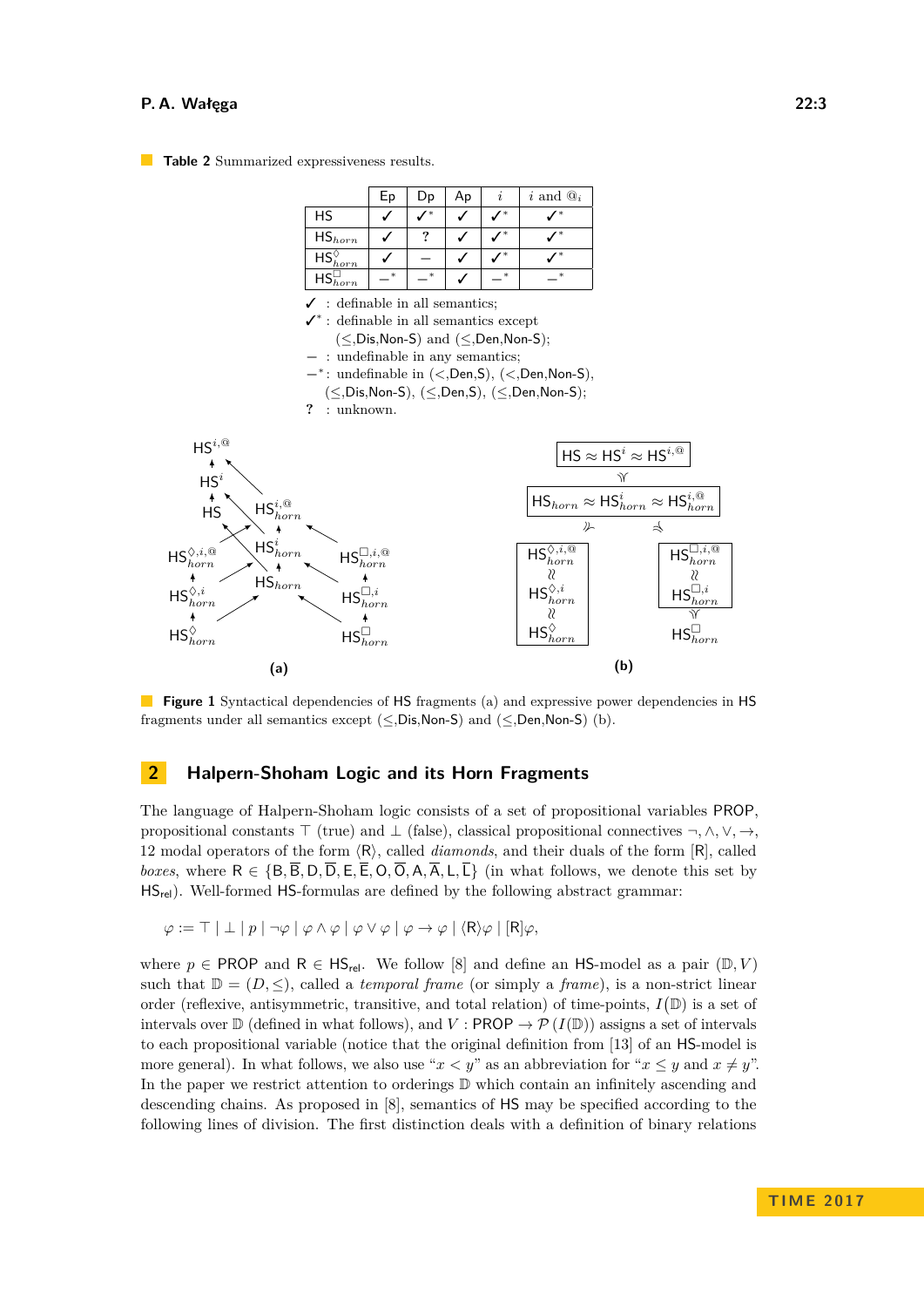#### **22:4 On Expressiveness of Halpern-Shoham Logic and its Horn Fragments**

between intervals, namely *begins* (rel<sub>B</sub>), *during* (rel<sub>D</sub>), *ends* (rel<sub>E</sub>), *overlaps* (rel<sub>O</sub>), *adjacent to* (rel<sub>A</sub>), *later than* (rel<sub>L</sub>), and opposite relations: rel<sub>B</sub>, rel<sub>B</sub>, rel<sub>E</sub>, rel<sub>O</sub>, rel<sub>A</sub>, rel<sub>L</sub> ("dashed" relations are not always inverses of their "not dashed" counterparts, e.g.,  $\mathsf{rel}_{\overline{A}}$  is not an inverse of  $rel_A$  in non-strict semantics):

(<) Irreflexive semantics: a relation between intervals  $[x, y]$  and  $[x', y']$  is defined as:

|                                                 |     |                   | $\boldsymbol{x}$                             |
|-------------------------------------------------|-----|-------------------|----------------------------------------------|
| $[x,y]$ rel $[x',y']$                           | iff | y' < x            | -l $y'$<br>x'                                |
| $[x, y]$ rel $\frac{1}{A}[x', y']$              | iff | $x' < y', y' = x$ | $\mathsf{I} \, y'$<br>$x'$ $\vdash$          |
| $[x, y]$ rel $_{\overline{O}}[x', y']$          | iff | x' < x < y' < y   | -l $y^{\prime}$<br>$x' \vdash$               |
| $[x, y]$ rel <sub>B</sub> $[x', y']$            | iff | $x = x', y' < y$  | -l $y'$<br>x'                                |
| $[x, y]$ rel $\lbrack x', y' \rbrack$           | iff | x < x', y' < y    | $\mathbf{1}y'$ !<br>x'                       |
| $[x, y]$ rel <sub>E</sub> $[x', y']$            | iff | $x < x', y = y'$  | $\mathop{!}\nolimits y'$<br>$x' \longmapsto$ |
| $[x, y]$ relo $[x', y']$                        | iff | $x < x' < y < y'$ | $\neg$ y'<br>$x' \longmapsto$                |
| $[x, y]$ rel $\vert x', y' \vert$               | iff | $y = x', x' < y'$ | $\mathbf{H} y'$<br>x'                        |
| $[x, y]$ rel $\lfloor x', y' \rfloor$           | iff | y < x'            | $\rightarrow$ y'<br>x'                       |
| $[x, y]$ rel $[\overline{x}', y']$              | iff | $x' < x, y = y'$  | y'<br>$x'$ $\vdash$                          |
| $[x, y]$ rel $_{\overline{D}}[x', y']$          | iff | x' < x, y < y'    | -l $y^{\prime}$<br>$x'$ $\vdash$             |
| $[x, y]$ rel $_{\overline{\mathsf{B}}}[x', y']$ | iff | $x = x', y < y'$  | l $y^{\prime}$<br>x'                         |

**(≤)** *Reflexive* semantics: each occurrence of "*<*" is replaced by "≤" with respect to the definition of relations under irreflexive semantics.

The second distinction is between:

- **(Dis)** *Discrete* frames: any *x* ∈ *D* has an immediate *<*-successor, and an immediate *<* predecessor;
- **(Den)** *Dense* frames: for any  $x, y \in D$  such that  $x < y$  there is  $z \in D$  such that  $x < z < y$ .

The third distinction differentiates between:

- **(S)** *Strict* semantics: punctual intervals are disallowed, i.e., a set of all intervals over D is defined as  $I(D) = \{ [x, y] \mid x, y \in D \text{ and } x < y \};$
- **(Non-S)** *Non-Strict* semantics: punctual intervals are allowed, i.e., a set of all intervals over  $\mathbb{D}$  is defined as  $I(\mathbb{D}) = \{ [x, y] \mid x, y \in D \text{ and } x \leq y \};$

where  $[x, y] = \{z \mid z \in D \text{ and } x \leq z \leq y\}$ . Independently of the semantics, the relations between non-identical intervals are exhaustive in the sense that between any two non-identical intervals necessarily holds some relation. In irreflexive semantics the relations are also disjoint, and consequently exactly one relation holds between any two non-identical intervals.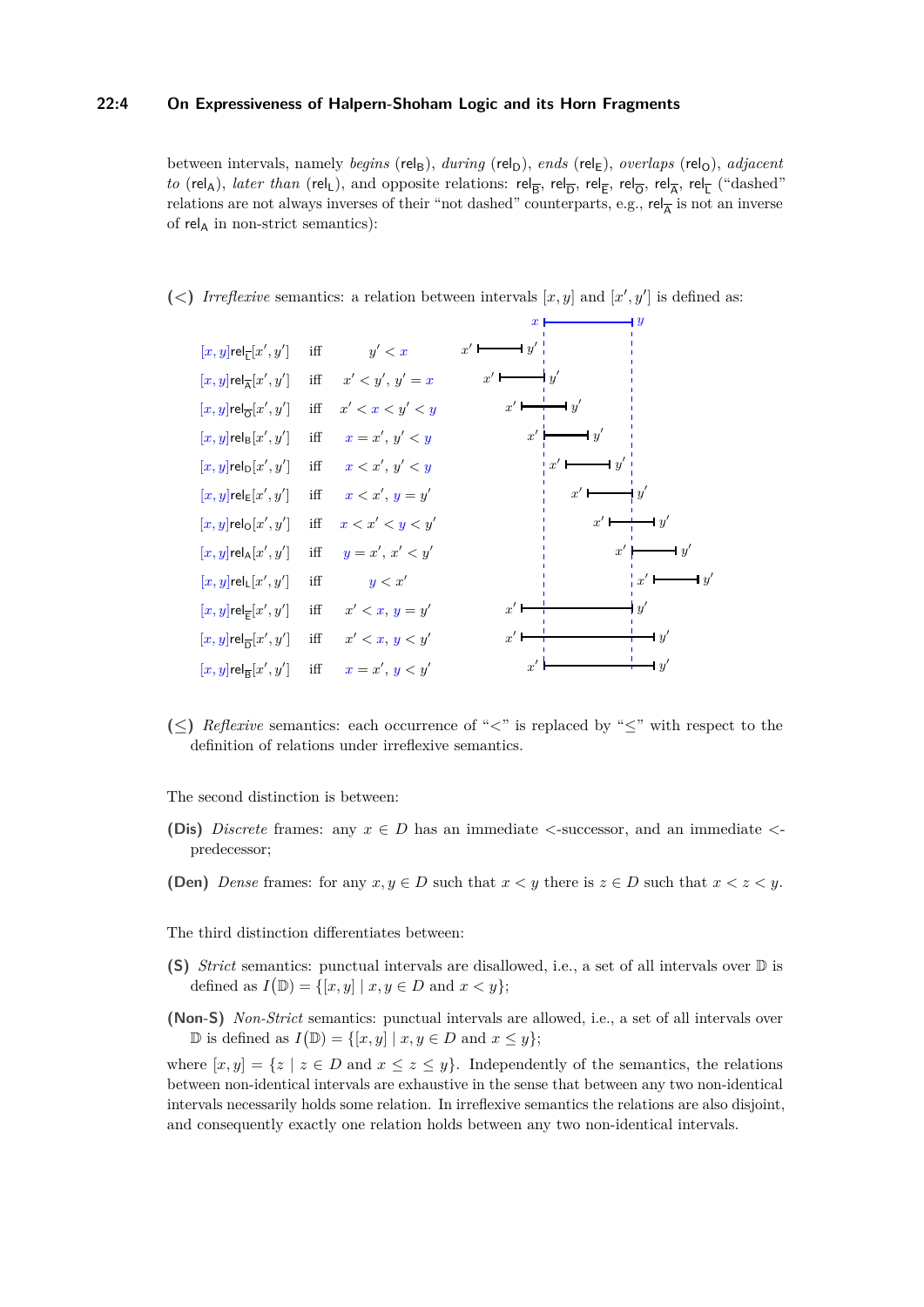<span id="page-4-0"></span>

**Figure 2** One-dimensional [\(a\)](#page-4-0) and two-dimensional [\(b\)](#page-4-0) representations of the same HS-model, in which  $[x, y] \overline{L}[a, b]$  ([a, b] is earlier than  $[x, y]$ ) and  $[x, y] \overline{B}[x, c]$  ([x, c] is begun by [x, y]).

The satisfaction relation for an HS-model  $M$  and an interval  $[x, y]$  is defined as follows:

| $\mathcal{M}, [x, y] \models \top$                               |     | for all $[x, y] \in I(\mathbb{D});$                                                      |
|------------------------------------------------------------------|-----|------------------------------------------------------------------------------------------|
| $\mathcal{M}, [x, y] \not\models \bot$                           |     | for all $[x, y] \in I(\mathbb{D});$                                                      |
| $\mathcal{M}, [x, y] \models p$                                  | iff | $[x, y] \in V(p)$ , for any $p \in \text{PROP}$ ;                                        |
| $\mathcal{M}, [x, y] \models \neg \varphi$                       | iff | $\mathcal{M}, [x, y] \not\models \varphi;$                                               |
| $\mathcal{M}, [x, y] \models \varphi \land \psi$                 | iff | $\mathcal{M}, [x, y] \models \varphi$ and $\mathcal{M}, [x, y] \models \psi;$            |
| $\mathcal{M}, [x, y] \models \varphi \vee \psi$                  | iff | $\mathcal{M}, [x, y] \models \varphi$ or $\mathcal{M}, [x, y] \models \psi;$             |
| $\mathcal{M}, [x, y] \models \varphi \rightarrow \psi$           | iff | if $\mathcal{M}, [x, y] \models \varphi$ , then $\mathcal{M}, [x, y] \models \psi$ ;     |
| $\mathcal{M}, [x, y] \models \langle \mathsf{R} \rangle \varphi$ | iff | there exists $[x', y'] \in I(\mathbb{D})$ such that $[x, y]$ rel <sub>R</sub> $[x', y']$ |
|                                                                  |     | and $\mathcal{M}, [x', y'] \models \varphi;$                                             |
| $\mathcal{M}, [x, y] \models [\mathsf{R}]\varphi$                | iff | for every $[x', y'] \in I(\mathbb{D})$ such that $[x, y]$ rel <sub>R</sub> $[x', y']$    |
|                                                                  |     | it holds that $\mathcal{M}, [x', y'] \models \varphi;$                                   |

for any  $R \in HS_{rel}$ , and any HS-formulas  $\varphi$ ,  $\psi$ . An HS-formula  $\varphi$  is true in an HS-model M (in symbols:  $\mathcal{M} \models \varphi$ ) iff for all  $[x, y] \in I(\mathbb{D})$  it holds that  $\mathcal{M}, [x, y] \models \varphi$ . An HS-formula  $\varphi$ is true in a frame  $\mathbb{D}$  (in symbols:  $\mathbb{D} \models \varphi$ ) iff for any HS-model M based on  $\mathbb{D}$  it holds that  $\mathcal{M} \models \varphi$ . An HS-formula  $\varphi$  is valid (in symbols:  $\models \varphi$ ) iff for any HS-frame  $\mathbb{D}$  we have  $\mathbb{D} \models \varphi$ .

A convenient representation of a temporal frame (e.g., for decidability and computational complexity proofs [\[8\]](#page-14-2)) is obtained by treating an interval [*x, y*] as a point in a two-dimensional Cartesian space  $D \times D$ , where the abscissa has a value x and the ordinate has a value  $\gamma$  [\[16\]](#page-15-2). In the two-dimensional representation, intervals correspond to the points in the north-western half-plane of  $D \times D$ , and points on the diagonal correspond to punctual-intervals. In such a representation relations between intervals obtain a spatial interpretation. Let  $[x, y]$  be a fixed interval, then a relation between  $[x, y]$  and any other interval  $[x', y']$  may be determined on the basis of a relative position of points  $(x, y)$  and  $(x', y')$  as presented in Figure [2.](#page-4-0)

Decidability of the HS-formulas satisfiability problem (HS-satisfiability) depends on the semantics. However, for most interesting frames it is undecidable, e.g., it was already shown in [\[13\]](#page-14-0) that the problem is undecidable under irreflexive and non-strict semantics for any class of temporal frames that contains an infinite ascending chain (e.g.,  $\mathbb{N}, \mathbb{Z}$ , and  $\mathbb{Q}$ ). These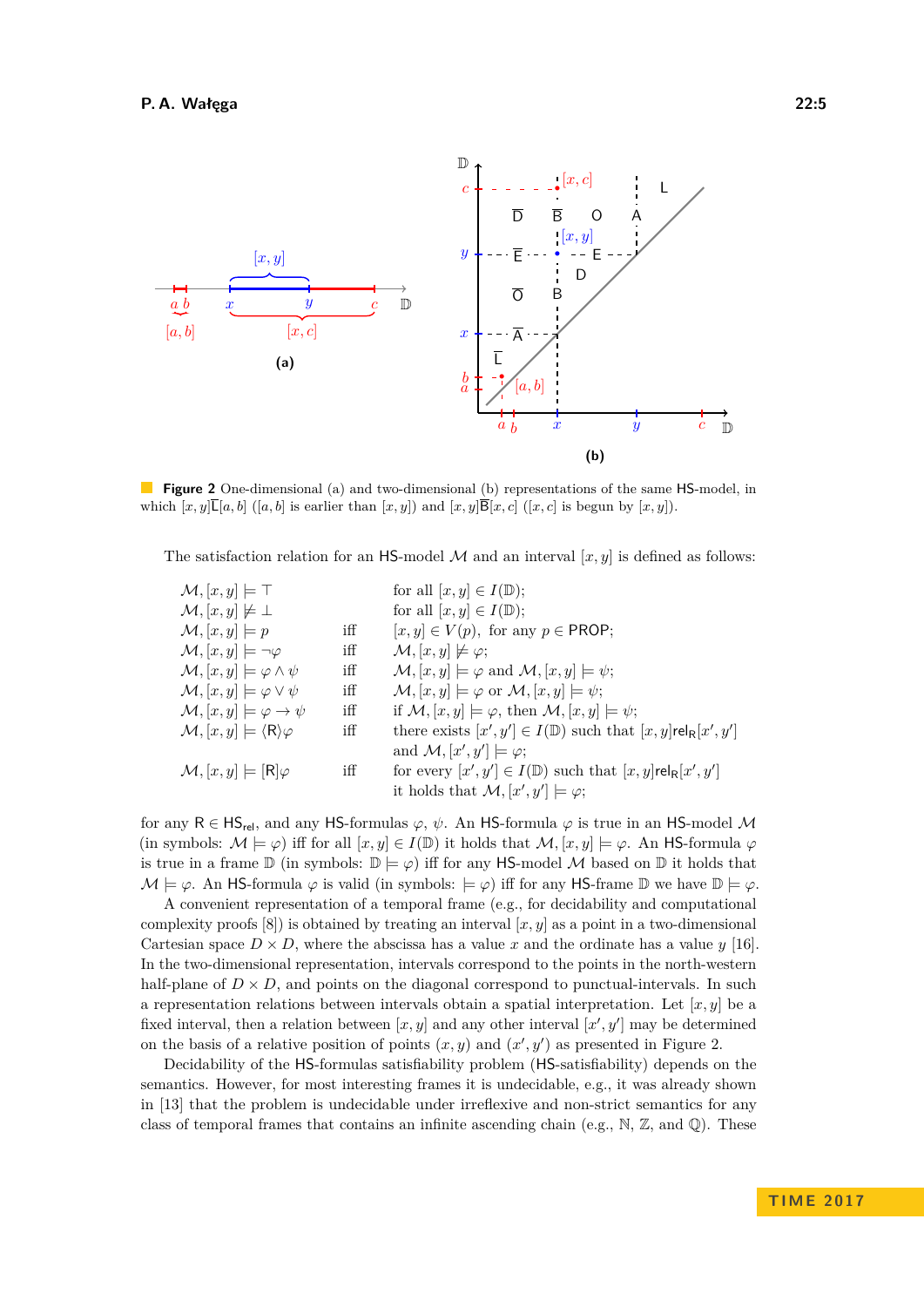#### **22:6 On Expressiveness of Halpern-Shoham Logic and its Horn Fragments**

negative results motivated searching for decidable and tractable fragments of HS which would be still interesting from the expressiveness point of view.

As observed in [\[8\]](#page-14-2), any HS-formula can be transformed into an equisatisfiable formula defined by the following grammar, and vice versa:

<span id="page-5-2"></span><span id="page-5-1"></span>
$$
\varphi := \lambda \mid \neg \lambda \mid [U](\lambda \wedge \ldots \wedge \lambda \to \lambda \vee \ldots \vee \lambda) \mid \varphi \wedge \varphi,
$$
\n<sup>(1)</sup>

where [U] is the universal modality, i.e.,  $[U]\psi$  is satisfied iff  $\psi$  is satisfied in every  $[x, y] \in I(\mathbb{D})$ whereas  $\lambda$ , the so-called *positive temporal literal*, is a formula defined by the grammar:

$$
\lambda := \top \mid \bot \mid p \mid \langle R \rangle \lambda \mid [R] \lambda,\tag{2}
$$

where  $p \in \text{PROP}$  and  $R \in \text{HS}_{\text{rel}}$ . Horn fragments of HS (proposed in [\[9,](#page-14-1) [8\]](#page-14-2)) are obtained by imposing limitations on the grammars [\(1\)](#page-5-1) and [\(2\)](#page-5-2) as follows:

First, the limitation of the grammar [\(1\)](#page-5-1) gives rise to an HS fragment denoted by  $HS_{horn}$ , in which [\(1\)](#page-5-1) is restricted to the grammar:

$$
\varphi := \lambda \mid [U](\lambda \wedge \ldots \wedge \lambda \rightarrow \lambda) \mid \varphi \wedge \varphi.
$$

Second, additional limitations on the grammar of positive temporal literals [\(2\)](#page-5-2) in HS*horn* give rise to fragments denoted by  $HS_{horn}^{\circ}$  and  $HS_{horn}^{\Box}$ . In the case of  $HS_{horn}^{\diamond}$  the grammar of positive temporal literals is restricted to:

 $\lambda := \top | \perp | p | \langle R \rangle \lambda$ ,

whereas in the case  $\mathsf{HS}_{horn}^{\square}$  grammar [\(2\)](#page-5-2) is restricted to:

 $\lambda := \top \perp \perp p \mid [R] \lambda$ .

 $\mathsf{HS}_{horn}^{\square}$  is particularly interesting, as it is both decidable and tractable (P-complete) under (*<*,Den,S), (*<*,Den,Non-S), (≤,Dis,Non-S), (≤,Den,S), and (≤,Den,Non-S) semantics [\[9,](#page-14-1) [8\]](#page-14-2).

## <span id="page-5-0"></span>**3 Defining Semantics**

A formula  $\varphi$  defines a semantics *Sem* if the following are equivalent:

 $\varphi$  is true in a frame  $\mathbb{D}$ ; m.

D satisfies the conditions imposed by *Sem*.

We will show that under the standard, i.e., irreflexive semantics  $(<)$ , the semantics  $(Dis)$ , (Den), (S), and (Non-S) are definable but under the softened semantics, i.e., reflexive  $(\leq)$  we only know how to define (Non-S). We treat existence and non-existence of punctual-intervals as a property of a frame. At first assume that the semantics is irreflexive. As showed in [\[13\]](#page-14-0), (Dis) is definable in the language of HS by the formula:

$$
[B] \bot \vee \big( \langle B \rangle \top \wedge [B][B] \bot \big) \vee \Big( \langle B \rangle \big( \langle B \rangle \top \wedge [B][B] \bot \big) \wedge \langle E \rangle \big( \langle B \rangle \top \wedge [B][B] \bot \big) \Big);
$$

and (Den) by the formula:

¬( $\langle B \rangle$ T ∧ [B][B]⊥).

We show that (S) and (Non-S) are also definable in the language of HS.

 $\triangleright$  **Theorem 1.** (S) *is definable in the language of* HS *under irreflexive semantics by:* 

 $\varphi_{\leq S} := \langle A \rangle[B] \bot \vee [A] \neg \langle B \rangle[B] \bot.$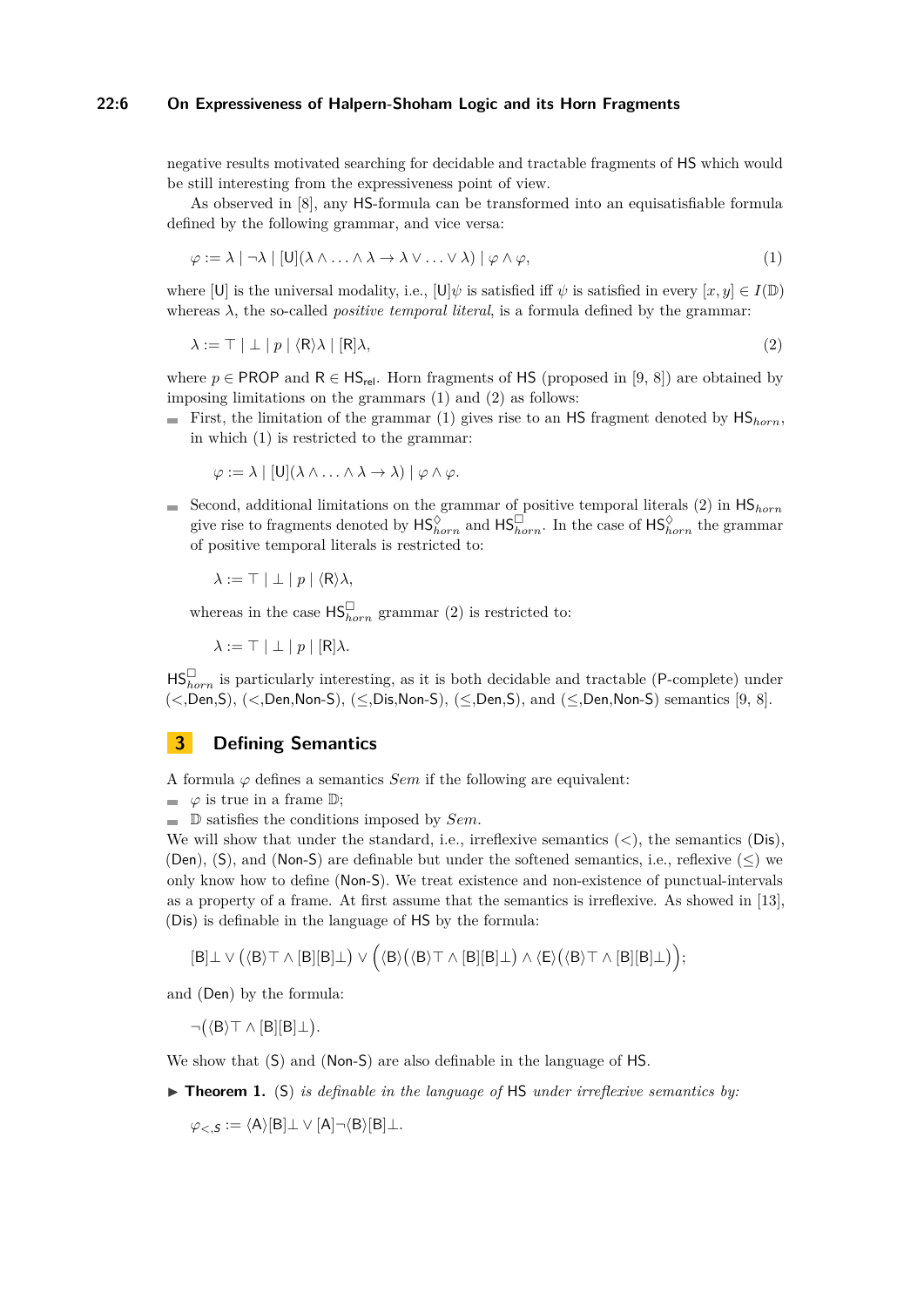**Proof.** Fix any HS-frame  $\mathbb{D}$ . First, assume that  $\mathbb{D} \models \varphi_{\leq S}$ . We will show that the semantics is strict. Fix any time-point *y*. To show that [*y, y*] is not an interval. Fix any *x < y* and any HS-model M based on  $\mathbb{D}$ . It follows that  $\mathcal{M}, [x, y] \models \varphi_{\leq, \mathsf{S}}$ .

**(Case 1)**  $\mathcal{M}, [x, y] \models \langle A \rangle[\mathsf{B}]\bot$ . Hence, there is  $z > y$  such that  $\mathcal{M}, [y, z] \models [\mathsf{B}]\bot$ . If  $[y, y]$ was an interval, we would have  $\mathcal{M}, [y, z] \not\models [\mathsf{B}] \bot$ . Hence,  $[y, y]$  cannot be an interval.

**(Case 2)**  $\mathcal{M}, [x, y] \models [A] \neg \langle B \rangle [B] \bot$ . Suppose that  $[y, y]$  is an interval, so  $\mathcal{M}, [y, y] \models [B] \bot$ . Hence, for any  $z > y$  we have  $[y, z]$ rel<sub>B</sub> $[y, y]$ . Then  $\mathcal{M}, [x, y] \models [A]\langle B\rangle[B]\bot$ . Since D contains an infinite ascending chain, we have reached a contradiction, so  $[y, y]$  is not an interval.

As a result, for any time-point *y*, [*y, y*] is not an interval, hence the semantics is strict.

Second, assume that the semantics is non-strict. We will show that  $\mathbb{D} \not\models \varphi_{\leq S}$ . Fix any punctual-interval  $[y, y]$  and any HS-model M based on D. To show that  $\mathcal{M}, [y, y] \not\models \varphi_{\leq, S}$ , i.e.,  $\mathcal{M}, [y, y] \not\models \langle A \rangle[B] \bot \vee [A] \neg \langle B \rangle[B] \bot.$ 

 $\mathcal{M}, [y, y] \not\models \langle A \rangle[\mathsf{B}]\bot$ , because an interval  $[u, w]$  is in relation rel<sub>A</sub> with  $[y, y]$  whenever  $u = y$  and  $w > y$ . It follows that  $w > u$ , so  $\mathcal{M}, [u, w] \not\models [B] \bot$ .  $\mathcal{M}, [y, y] \not\models [A] \neg \langle B \rangle [B] \bot$ , because if  $z > y$  then  $[y, y]$ rel<sub>A</sub> $[y, z]$ ,  $[y, z]$ rel<sub>B</sub> $[y, y]$ , and  $\mathcal{M}, [y, y] \models [\mathsf{B}]\bot$ .

▶ **Theorem 2.** (Non-S) *is definable in the language of* HS *under irreflexive semantics by:* 

 $\varphi$ <sub><</sub> Non-S :=  $[A] \neg [B] \perp \wedge [A] \langle B \rangle [B] \perp$ .

**Proof.** Fix any HS-frame  $\mathbb{D}$ . First, assume that  $\mathbb{D} \models \varphi_{\leq, \text{Non-S}}$ . To show that the semantics is non-strict. Fix any time-point *y*. We will show that [*y, y*] is an interval. Fix any HS-model M based on  $\mathbb D$  and  $x < y$ . It follows that  $\mathcal M, [x, y] \models \varphi_{\leq, \text{Non-S}}$ .

From the one hand,  $\mathcal{M}, [x, y] \models [A] \neg [B] \bot$ , hence for any  $z > y$  we have  $\mathcal{M}, [y, z] \not\models [B] \bot$ . On the other hand,  $\mathcal{M}, [x, y] \models [A]\langle B \rangle[B]\bot$ . Fix any  $w > y$ . Then  $\mathcal{M}, [y, w] \models \langle B \rangle[B]\bot$ . Hence, for all *u* such that  $y < u < w$  we have  $\mathcal{M}, [y, u] \models \langle B \rangle |B| \bot$ , which leads to a contradiction

Second, assume that the semantics is strict. To show that  $\mathbb{D} \not\models \varphi_{\leq, \text{Non-S}}$ . Fix any interval [*x, y*] and any HS-model M based on D. To show that  $M$ ,  $[x, y] \not\models \varphi_{\leq N \text{on-S}}$ .

**(Case 1)** *y* has an immediate *>*-successor. Let *z* be the immediate *>*-successor of *y*. Then  $\mathcal{M}, [y, z] \models [\mathsf{B}] \bot$ , so  $\mathcal{M}, [x, y] \not\models [\mathsf{A}] \neg [\mathsf{B}] \bot$ . Hence  $\mathcal{M}, [x, y] \not\models \varphi_{\leq, \mathsf{Non-S}}$ .

**(Case 2)** *y* does not have an immediate *>*-successor. Hence, there is no *z > y* such that  $\mathcal{M}, [y, z] \models [\mathsf{B}] \bot$ . As a result  $\mathcal{M}, [x, y] \not\models [\mathsf{A}]\langle\mathsf{B}\rangle[\mathsf{B}] \bot$ , so  $\mathcal{M}, [x, y] \not\models \varphi_{\leq \mathsf{Non-S}}$ .

Finally, we show that under reflexive semantics HS is expressive enough to define non-strict semantics.

► **Theorem 3.** (Non-S) *is definable in the language of* HS *under reflexive semantics by:* 

 $\varphi$ <*,Non-S* :=  $[E]p \to \langle A \rangle p$ .

**Proof.** Fix any HS-frame  $D$ . First, assume that the semantics is non-strict. To show that  $\mathbb{D} \models \varphi_{\leq N \text{on-}S}$ . Fix any interval  $[x, y]$  and any HS-model M based on  $\mathbb{D}$ . Assume that  $\mathcal{M}, [x, y] \models [\mathsf{E}]p.$  It follows that  $\mathcal{M}, [y, y] \models p.$  Since  $[x, y] \mathsf{rel}_\mathsf{A}[y, y]$ , we have  $\mathcal{M}, [x, y] \models \langle \mathsf{A} \rangle p.$ It follows that  $\mathbb{D} \models \varphi_{\leq N\text{on-S}}$ .

Second, assume that the semantics is strict. We will show that  $\mathbb{D} \not\models \varphi_{\mathsf{S}}$ . Fix any interval  $[x, y]$  and any HS-model  $\mathcal{M} = (\mathbb{D}, V)$  such that  $V(p) = \{[z, y] | z \geq x\}$ . To show that  $M, [x, y] \not\models \varphi_{\geq, \text{Non-S}}$ . By the definition of *V* it follows that  $M, [x, y] \models [\mathsf{E}]p$ . However,  $\mathcal{M}, [x, y] \not\models \langle A \rangle p$ , so  $\mathcal{M}, [x, y] \not\models \varphi_{\geq, \text{Non-S}}$ .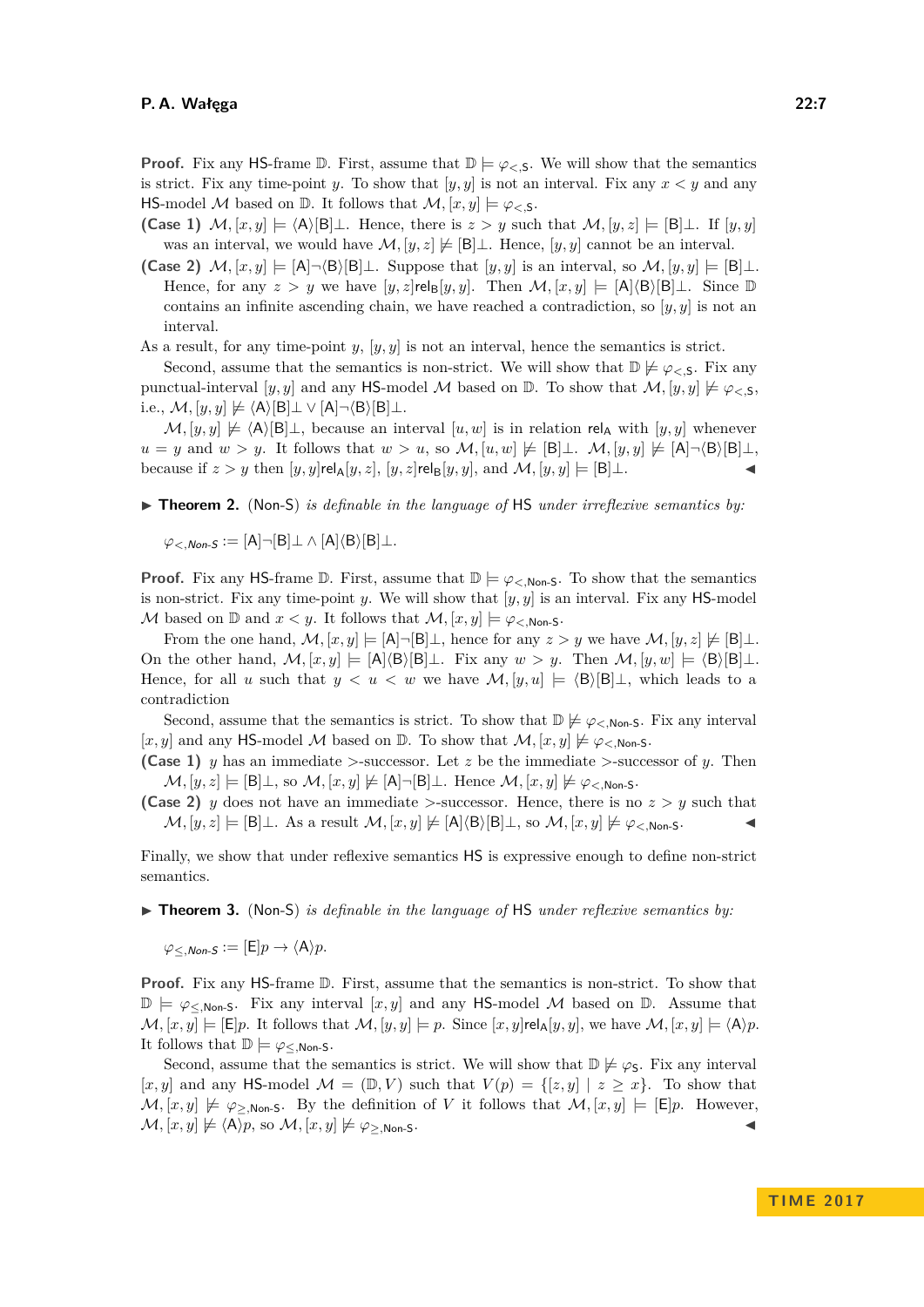#### **22:8 On Expressiveness of Halpern-Shoham Logic and its Horn Fragments**

### <span id="page-7-0"></span>**4 Hybrid Machinery and Additional Operators**

In this section we will study whether HS and its Horn fragments are expressive enough to define hybrid machinery (*nominals* and *satisfaction operators*) and the *somewhere* (E), *difference* (D), and *universal* (A) operators (notice that, following the standard notation, we use symbols  $E$ ,  $D$ , and  $A$  in two meanings, namely as elements of  $HS_{rel}$  and as above mentioned modal operators). The satisfaction relation in an  $\mathsf{HS}\text{-model}\,\mathcal{M}$  and an interval  $[x, y]$  is defined for E, D, and A as follows:

| $\mathcal{M}, [x, y] \models \mathsf{E}\varphi$ | iff | there is $[x', y'] \in I(\mathbb{D})$ such that $\mathcal{M}, [x', y'] \models \varphi;$    |
|-------------------------------------------------|-----|---------------------------------------------------------------------------------------------|
| $\mathcal{M}, [x, y] \models D\varphi$          | iff | there is $[x', y'] \in I(\mathbb{D})$ such that                                             |
|                                                 |     | $[x', y'] \neq [x, y]$ and $\mathcal{M}, [x', y'] \models \varphi;$                         |
| $\mathcal{M}, [x, y] \models \mathsf{A}\varphi$ | iff | for all $[x', y'] \in I(\mathbb{D})$ it holds that $\mathcal{M}, [x', y'] \models \varphi;$ |

where  $\varphi$  is any HS-formula. Notice that A has the same meaning as [U] occurring in [\(1\)](#page-5-1).

Hybrid machinery is obtained by enriching the language with the second sort of atoms, called *nominals* (we denote the set of all nominals by NOM) and *satisfaction operators* @*<sup>i</sup>* indexed by nominals. Intuitively, a nominal is a special kind of atom which is satisfied in exactly one interval, whereas an expression of the form  $\mathbb{Q}_i\varphi$  is satisfied if  $\varphi$  is satisfied in the interval in which *i* is satisfied.

Formally, a hybrid HS-model M is a pair  $(\mathbb{D}, V)$ , such that  $V : ATOM \to \mathcal{P}(I(\mathbb{D}))$  assigns a set of intervals to each atom ( $ATOM = PROP \cup NOM$ ) with an additional restriction that  $V(i)$  is a singleton for any  $i \in \text{NOM}$ . The satisfaction relation conditions for nominals and  $\textcircled{a}$ operators are as follows:

 $\mathcal{M}, [x, y] \models i$  iff  $V(i) = \{[x, y]\},$  for any  $i \in \text{NOM};$  $\mathcal{M}, [x, y] \models \mathbb{Q}_i \varphi$  iff  $\mathcal{M}, [x', y'] \models \varphi$ , where  $V(i) = \{[x', y']\}$  and  $i \in \mathsf{NOM}$ .

Hybrid extensions of HS fragments were introduced in [\[17\]](#page-15-0) and their Hasse diagram is depicted in Figure [1a,](#page-2-2) where "*i*" in the superscript of a fragment's symbol means that an expression of the form *i* (for  $i \in \text{NOM}$ ) is added to the grammar of positive temporal literals, whereas "*i,* @" in the superscript denotes a further extension obtained by adding an expression of the form  $\mathbb{Q}_i \lambda$  (for  $i \in \text{NOM}$ ) to the grammar of positive temporal literals.

Interestingly, it has been shown in [\[17\]](#page-15-0) that the satisfiability problems in  $HS_{horn}^{\Box, i, @}$  and in HS*,i horn* are NP-complete under (*<*,Den,S), (*<*,Den,Non-S), (≤,Dis,Non-S), (≤,Den,S), and  $(\leq)$ Den,Non-S) semantics, whereas the satisfiability problem in  $HS_{horn}^{\square}$  is known to be P-complete under these semantics [\[9,](#page-14-1) [8\]](#page-14-2). However, differences in expressive power of  $\mathsf{HS}_{horn}^{\square}$ ,  $\mathsf{HS}_{horn}^{\square,i}$ , and  $\mathsf{HS}_{horn}^{\square,i,\mathcal{Q}}$  have, thus far, not been investigated.

#### **4.1 The Case of Full Halpern-Shoham Logic**

Our aim is to determine if the hybrid machinery is definable in the full HS language, and whether the choice of semantics affects the answer to this problem. We start by recalling a general result established in [\[2\]](#page-14-12), stating that we can eliminate all occurrences of nominals and @ operators in a hybrid modal logic formula by simulating them using the D operator .

<span id="page-7-1"></span>▶ **Theorem 4** (Areces, Blackburn, Marx [\[2\]](#page-14-12)). *There is a polynomial reduction which preserves satisfaction from any hybrid language enabling unrestricted use of classical propositional connectives, containing nominals and* @ *operators, to the fragment without nominals and* @ *operators but enabling to polynomially define* D*.*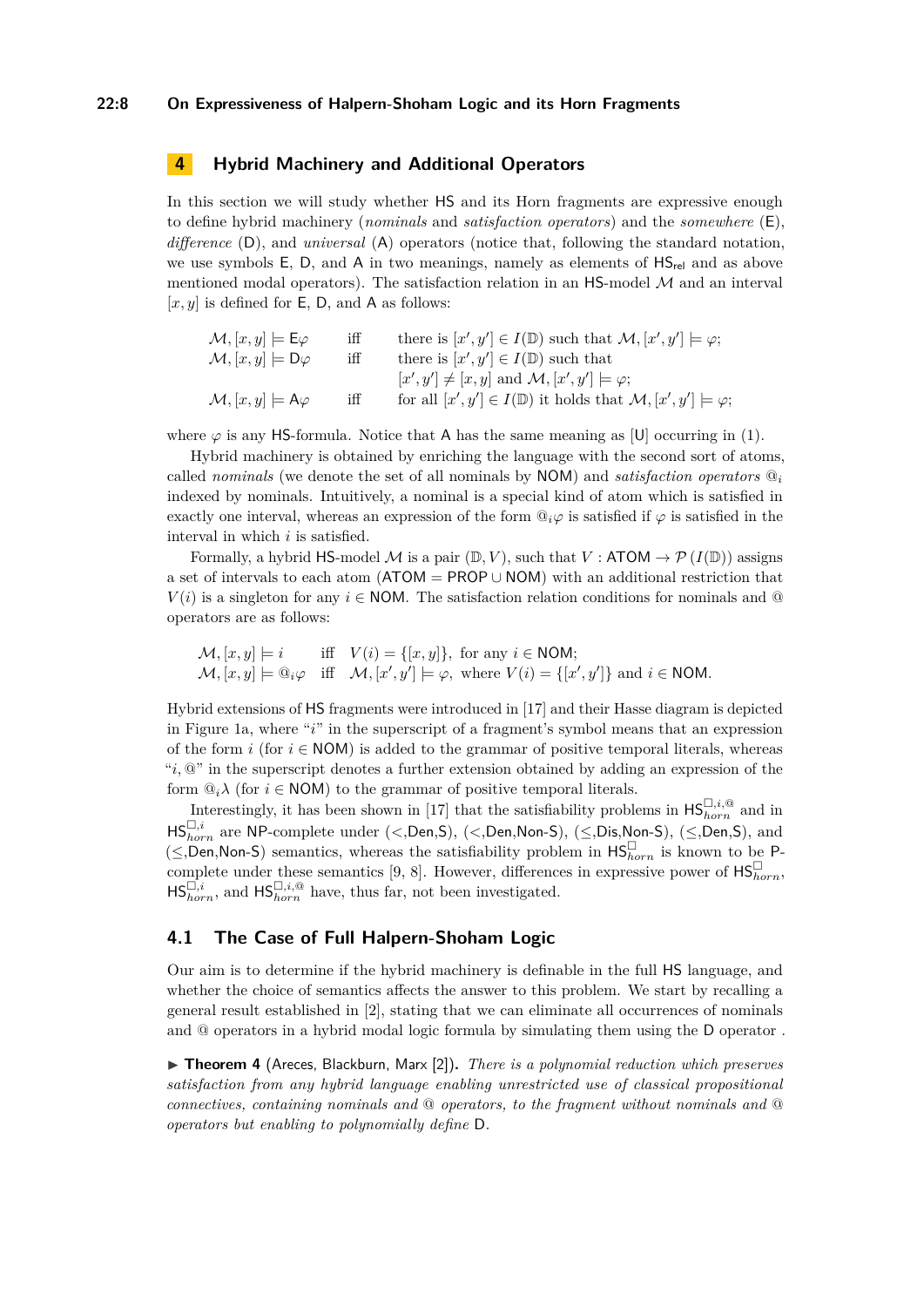Theorem [4](#page-7-1) holds if there are no restrictions on the use of classical connectives. As noticed in [\[2\]](#page-14-12) in the case of HS under irreflexive semantics, i.e., (*<*,Dis,S), (*<*,Den,S), (*<*,Dis,Non-S), and (*<*,Den,Non-S), operator the D is definable as follows:

<span id="page-8-0"></span>
$$
D\varphi := \bigvee_{R \in HS_{rel}} \langle R \rangle \varphi. \tag{3}
$$

Hence, by Theorem [4](#page-7-1) nominals and @ operators are definable in the language of HS under any irreflexive semantics. However, in the reflexive semantics the definition [\(3\)](#page-8-0) would not be correct because it is not the case that rel<sub>R</sub> is irreflexive for any  $R \in HS_{rel}$ . Nevertheless, under ( $\leq$ ,Dis,S) and ( $\leq$ ,Den,S) we can define D as follows:

<span id="page-8-1"></span>
$$
D\varphi := \langle \overline{B} \rangle \langle B \rangle \langle A \rangle \varphi \vee \langle \overline{A} \rangle \langle \overline{B} \rangle \langle B \rangle \varphi \vee \langle A \rangle \langle \overline{E} \rangle \langle E \rangle \varphi \vee \langle \overline{E} \rangle \langle E \rangle \langle \overline{A} \rangle \varphi.
$$
 (4)

The key is to observe that under  $(\leq, \text{Dis}, \text{S})$  and  $(\leq, \text{Den}, \text{S})$  if  $[x, y]$ rel<sub>A</sub> $[x', y']$  then  $y' > y$ . Moreover, if  $[x, y]$ rel<sub> $\overline{A}$ </sub> $[x', y']$  then  $x' < x$ . To describe what formula [\(4\)](#page-8-1) means let the current interval be [x, y]. Then [\(4\)](#page-8-1) states that  $\varphi$  holds in some [x', y'] such that (i)  $x' > x$ , or (ii)  $x' < x$ , or (iii)  $y' > y$ , or (iv)  $y' < y$ . As a result, [\(4\)](#page-8-1) states that  $\varphi$  holds in some  $[x', y']$  such that  $[x', y'] \neq [x, y]$ .

Next, we will show that in the remaining semantics, i.e.,  $(\leq, Dis, Non-S)$  and  $(\leq, Den, Non-S)$ neither D nor nominals are definable. For this purpose, we will construct a *bisimulation* (see, e.g., [\[4,](#page-14-13) Chapter 2]), which is a relation between models, which makes them indistinguishable by any modal formula. We say that  $\mathsf{HS}\text{-models } \mathcal{M} = (\mathbb{D}, V)$  and  $\mathcal{M}' = (\mathbb{D}', V')$  are bisimilar (in symbols  $\mathcal{M} \cong \mathcal{M}'$ ) if there is a relation (a bisimulation)  $Z \subseteq I(\mathbb{D}) \times I(\mathbb{D}')$ , which satisfies the following conditions:

(atom) For any intervals  $[x, y]$ ,  $[x', y']$  such that  $[x, y]Z[x', y']$  it holds that  $\mathcal{M}, [x, y] \models p$  iff  $\mathcal{M}', [x', y'] \models p$ , for any  $p \in \textsf{PROP};$ 

(zig) If  $[x, y]Z[x', y']$  and  $[x, y]$ rel<sub>R</sub> $[u, w]$ , then there exists  $[u', w']$  (in M') such that  $[x', y']$ rel<sub>R</sub>' $[u', w']$  and  $[u, w]Z[u', w']$ , for any R  $\in$  HS<sub>rel</sub>;

(zag) If  $[x, y]Z[x', y']$  and  $[x', y']$ rel<sub>R</sub>'[u',w'], then there exists [u,w] (in M) such that  $[x, y]$ rel<sub>R</sub> $[u, w]$  and  $[u, w]Z[u', w']$ , for any  $R \in HS_{rel}$ .

It is easy to show by induction on an HS-formula construction that HS is *invariant for bisimulation* in the following sense.

<span id="page-8-2"></span>▶ Lemma 5. *Let M*, *M' be any* HS-models, and *Z a bisimulation between them. For any* intervals  $[x, y]$ ,  $[x', y']$  if  $[x, y]Z[x', y']$ , then for any HS-formula  $\varphi$  the following are *equivalent:*

1.  $\mathcal{M}, [x, y] \models \varphi;$ 

**2.**  $\mathcal{M}', [x', y'] \models \varphi$ .

<span id="page-8-3"></span>I **Lemma 6.** *Nominals are not definable in* HS *under* (≤,Dis,Non-S) *and* (≤,Den,Non-S)*.*

**Proof.** Fix an HS-model  $\mathcal{M} = (\mathbb{D}, V)$  under (<,Dis,Non-S) or (<,Den,Non-S) such that in the case of the former semantics  $\mathbb{D}$  is  $\mathbb{Z}$  (i.e., the standard ordering of integers), whereas in the latter case  $\mathbb D$  is  $\mathbb Q$  (i.e., the standard ordering of rational numbers). Fix a nominal and towards a contradiction suppose that there is an HS-formula *ϕ* which under (≤,Dis,Non-S) or (≤,Den,Non-S) enables us to simulate this nominal. It follows that *ϕ* is satisfied in exactly one interval in  $\mathcal{M}$ , say [a, b].

In what follows, we will construct an HS-model  $\mathcal{M}' = (\mathbb{D}', V')$  and a bisimulation *Z* between M and M' such that  $[a, b]$  is bisimilar with more than one interval. Then, by Lemma [5,](#page-8-2)  $\varphi$  is satisfied in more than one interval in M' hence we will obtain a contradiction with the statement that  $\varphi$  simulates a nominal.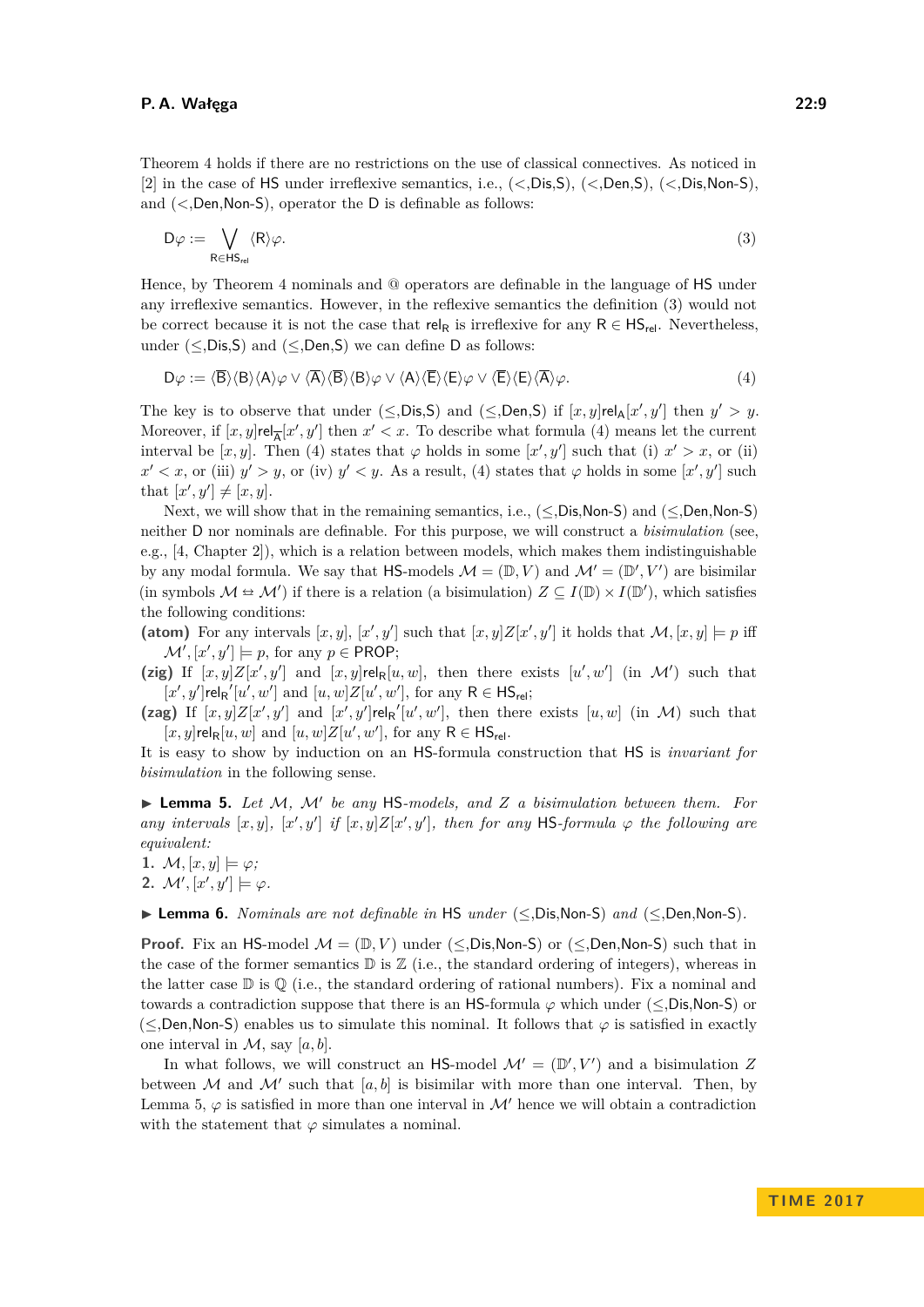#### **22:10 On Expressiveness of Halpern-Shoham Logic and its Horn Fragments**

<span id="page-9-0"></span>

Figure 3 Bisimulation  $Z$  between models  $M$  and  $M'$ .

First, we divide D into areas *A*1–*A*6 as follows:

| $[x, y] \in A1$ iff $(x < a$ and $y < a$ ); | $[x, y] \in A4$ iff $(x = a$ and $y = a)$ ; |  |
|---------------------------------------------|---------------------------------------------|--|
| $[x, y] \in A2$ iff $(x < a$ and $y = a)$ ; | $[x, y] \in A5$ iff $(x = a$ and $y > a)$ ; |  |
| $[x, y] \in A3$ iff $(x < a$ and $y > a)$ ; | $[x, y] \in A6$ iff $(x > a$ and $y > a$ ). |  |

Let  $\mathcal{M}' = (\mathbb{D}', V')$  be such that  $\mathbb{D}' = \mathbb{D}$ . Then, we exploit areas  $A1-A6$  to define the intended bisimulation  $Z \subseteq I(\mathbb{D}) \times I(\mathbb{D}')$  between intervals in M and M' (see Figure [3\)](#page-9-0) as follows (we use a standard functional notation below, i.e.,  $Z([x,y]) = \{[x',y'] \mid [x,y]Z[x',y']\}$ :

$$
\forall [x, y] \in A1 \quad Z([x, y]) = \{[x - 1, y - 1]\};
$$
  
\n
$$
\forall [x, y] \in A2 \quad Z([x, y]) = \{[x, y'] \mid a - 1 \le y' \le a\};
$$
  
\n
$$
\forall [x, y] \in A3 \quad Z([x, y]) = \{[x - 1, y]\};
$$
  
\n
$$
\forall [x, y] \in A4 \quad Z([x, y]) = \{[x', y'] \mid a - 1 \le x' \le a, \text{ and } a - 1 \le y' \le a\};
$$
  
\n
$$
\forall [x, y] \in A5 \quad Z([x, y]) = \{[x', y] \mid a - 1 \le x' \le a\};
$$
  
\n
$$
\forall [x, y] \in A6 \quad Z([x, y]) = \{[x, y]\}.
$$

To finish defining  $\mathcal{M}'$  let  $V'$  be such that for any  $[x, y] \in I(\mathbb{D})$  and any  $p \in \mathsf{PROP}$ :

 $[x, y] \in V'(p)$  iff  $Z^{-1}[x, y] \in V(p)$ .

Let's check if  $Z$  is a bisimulation between  $\mathcal M$  and  $\mathcal M'$ . Condition (atom) follows directly from the definition of  $V'$ . To show that (zig) and (zag) hold for  $Z$ , observe that we may restrict the set of modal operators in the language of HS to  $\langle R \rangle$  and  $\langle R \rangle$  such that  $R \in \{B, \overline{B}, E, \overline{E}, A, \overline{A}\}.$ Other operators are definable as follows:

$$
\langle D \rangle \varphi := \langle E \rangle \langle B \rangle \varphi; \qquad \langle O \rangle \varphi := \langle E \rangle \langle \overline{B} \rangle \varphi; \qquad \langle L \rangle \varphi := \langle A \rangle \langle E \rangle \varphi; \n\langle \overline{D} \rangle \varphi := \langle \overline{E} \rangle \langle \overline{B} \rangle \varphi; \qquad \langle \overline{O} \rangle \varphi := \langle B \rangle \langle \overline{E} \rangle \varphi; \qquad \langle \overline{L} \rangle \varphi := \langle \overline{A} \rangle \langle B \rangle \varphi;
$$

where  $\varphi$  is any HS-formula and the translation for box modalities is obtained by replacing  $\langle R \rangle$  with  $[R]$  for any  $R \in HS_{rel}$  in the above definitions. Hence it remains to perform a routine inspection of all rel<sub>R</sub> such that  $R \in \{B, \overline{B}, E, \overline{E}, A, \overline{A}\}$  against (zig) and (zag) conditions. We leave this inspection to the reader.

Hence,  $\varphi$  does not simulate a nominal. It follows that a nominal cannot be defined in HS under ( $\leq$ ,Dis,Non-S) and ( $\leq$ ,Den,Non-S).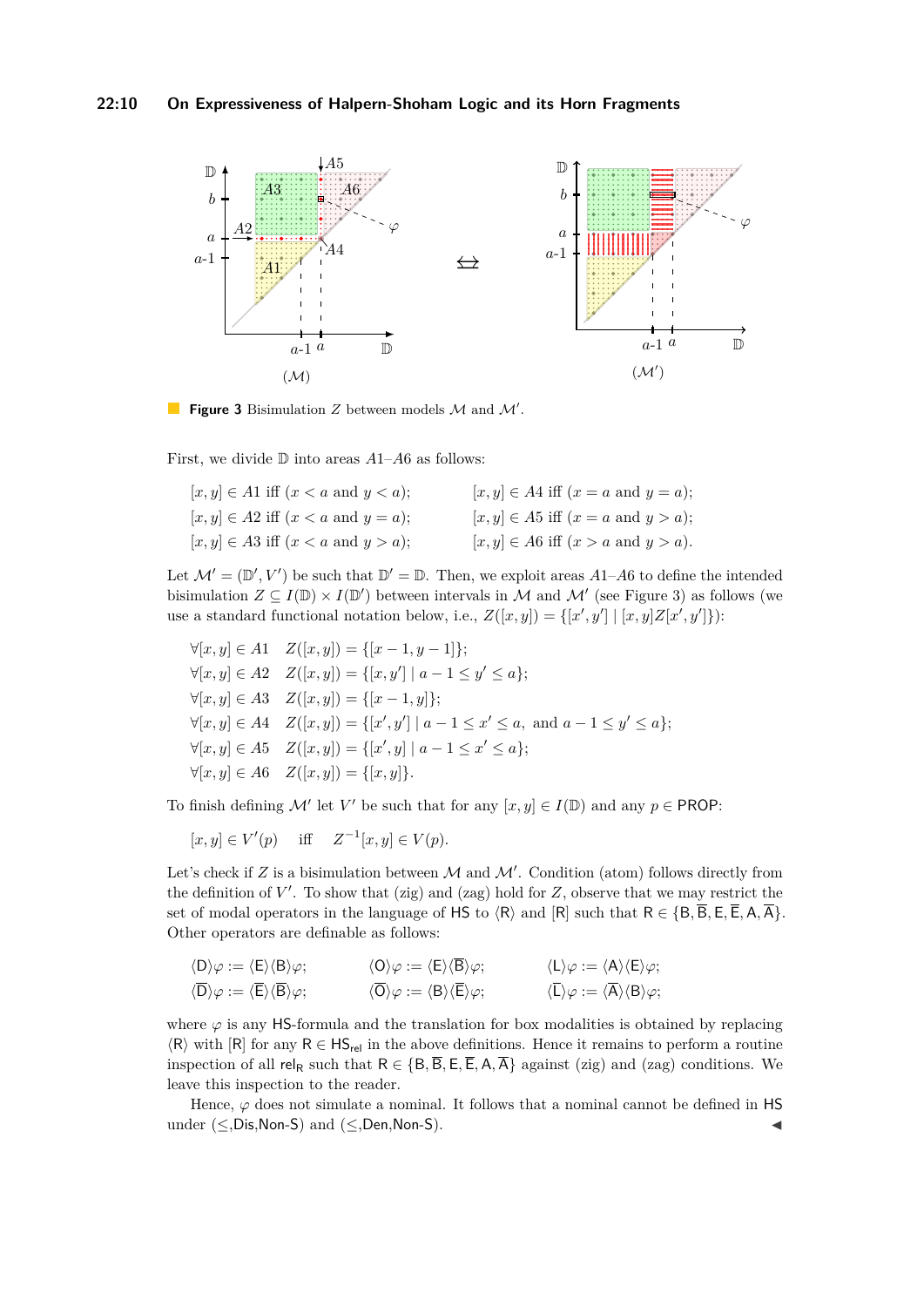Let us summarize the results obtained so far in this subsection.

I **Theorem 7.** *Nominals and* @ *operators are definable in* HS *under all semantics except* (≤,Dis,Non-S) *and* (≤,Den,Non-S) *in which even nominals are not definable.*

Notice that discreteness/density of a time frame has no influence on definability of the hybrid machinery in HS. Next, we examine whether expressions of the form E*p*, D*p*, and A*p*, where *p* is a propositional variable are definable in HS and if the choice of semantics affects the answer to this problem.

**► Theorem 8.** For any  $p \in \text{PROP}$  expressions of the form  $Ep$  and  $Ap$  are definable in HS *under all semantics.* D*p is definable in* HS *under all semantics except* (≤,Dis,Non-S) *and* (≤,Den,Non-S)*.*

**Proof.** Expressions of the form E*p* and A*p* are definable in HS as follows:

<span id="page-10-5"></span>
$$
\mathsf{E}p := \langle \mathsf{L} \rangle \langle \overline{\mathsf{L}} \rangle p; \tag{5}
$$

 $Ap := [L][\overline{L}]p.$  (6)

An expression of the form D*p* is definable in HS under (*<*,Dis,S), (*<*,Den,S), (*<*,Dis,Non-S), and  $(*Q*),$  Non-S) by  $(3)$ , whereas under  $(*Q*),$  and  $(*Q*),$  by  $(4)$ .

To show that D*p* is not definable in HS under (≤,Dis,Non-S) and (≤,Den,Non-S) suppose that D*p* is definable in these semantics. Then by Theorem [4](#page-7-1) we obtain that nominals are definable in HS under  $(\leq, Dis, Non-S)$  and  $(\leq, Den, Non-S)$ . However, by Lemma [6](#page-8-3) we know that it is not the case, so we obtain a contradiction.

#### **4.2 The Case of Horn Fragments of Halpern-Shoham Logic**

In what follows, we show that hybrid machinery is definable in  $\mathsf{HS}_{horn}^{\lozenge}$  under all semantics except  $(\leq, Dis, Non-S)$  and  $(\leq, Den, Non-S)$ . However, we can no longer use Theorem [4,](#page-7-1) which holds if there are no restrictions on the use of classical propositional connectives ( $\neg$ ,  $\wedge$ ,  $\vee$ ,  $\rightarrow$ ). As a result, we need to conduct the proof exploiting other techniques.

**I Lemma 9.** *Nominals and satisfaction operators are definable in the language of*  $HS_{horn}^{\diamond}$ *under* (*<*,Dis,S)*,* (*<*,Den,S)*,* (*<*,Dis,Non-S)*,* (*<*,Den,Non-S)*,* (≤,Dis,S)*, and* (≤,Den,S)*.*

**Proof.** Let  $\varphi$  be a formula in the language of  $\mathsf{HS}_{horn}^{\lozenge, i, \mathcal{Q}}$ . We show how to construct under (*<*,Dis,S), (*<*,Den,S), (*<*,Dis,Non-S), (*<*,Den,Non-S), (≤,Dis,S), and (≤,Den,S) an equisatisfiable formula  $\varphi'$  in the language of  $\mathsf{HS}_{horn}^{\Diamond}$  of size linear with respect to  $|\varphi|$  (where  $|\varphi|$  is the length of  $\varphi$ ).

We will simulate any nominal *i* occurring in  $\varphi$  with a propositional variable  $p_i$ . We introduce a formula  $\psi_i$  expressing that  $p_i$  is satisfied in exactly one interval. In the case of any irreflexive semantics define:

$$
\psi_i := \langle L \rangle \langle \overline{L} \rangle p_i \wedge \tag{7}
$$

<span id="page-10-2"></span><span id="page-10-1"></span><span id="page-10-0"></span>
$$
[U](p_i \wedge \langle B \rangle \langle E \rangle \langle E \rangle p_i \to \bot) \wedge \tag{8}
$$

$$
[U](p_i \wedge \langle \overline{E} \rangle \langle B \rangle / B \rangle p_i \to \bot).
$$
\n(9)

In the case of (Dis,  $\leq$ , S) and (Den,  $\leq$ , S) define  $\psi_i$  as:

$$
\psi_i := \langle L \rangle \langle \overline{L} \rangle p_i \wedge \tag{10}
$$

$$
[U](p_i \wedge \langle A \rangle \langle \overline{E} \rangle \langle E \rangle p_i \to \bot) \wedge \tag{11}
$$

<span id="page-10-4"></span><span id="page-10-3"></span> $[U](p_i \wedge \langle \overline{A} \rangle \langle \overline{B} \rangle \langle B \rangle p_i \rightarrow \bot).$  (12)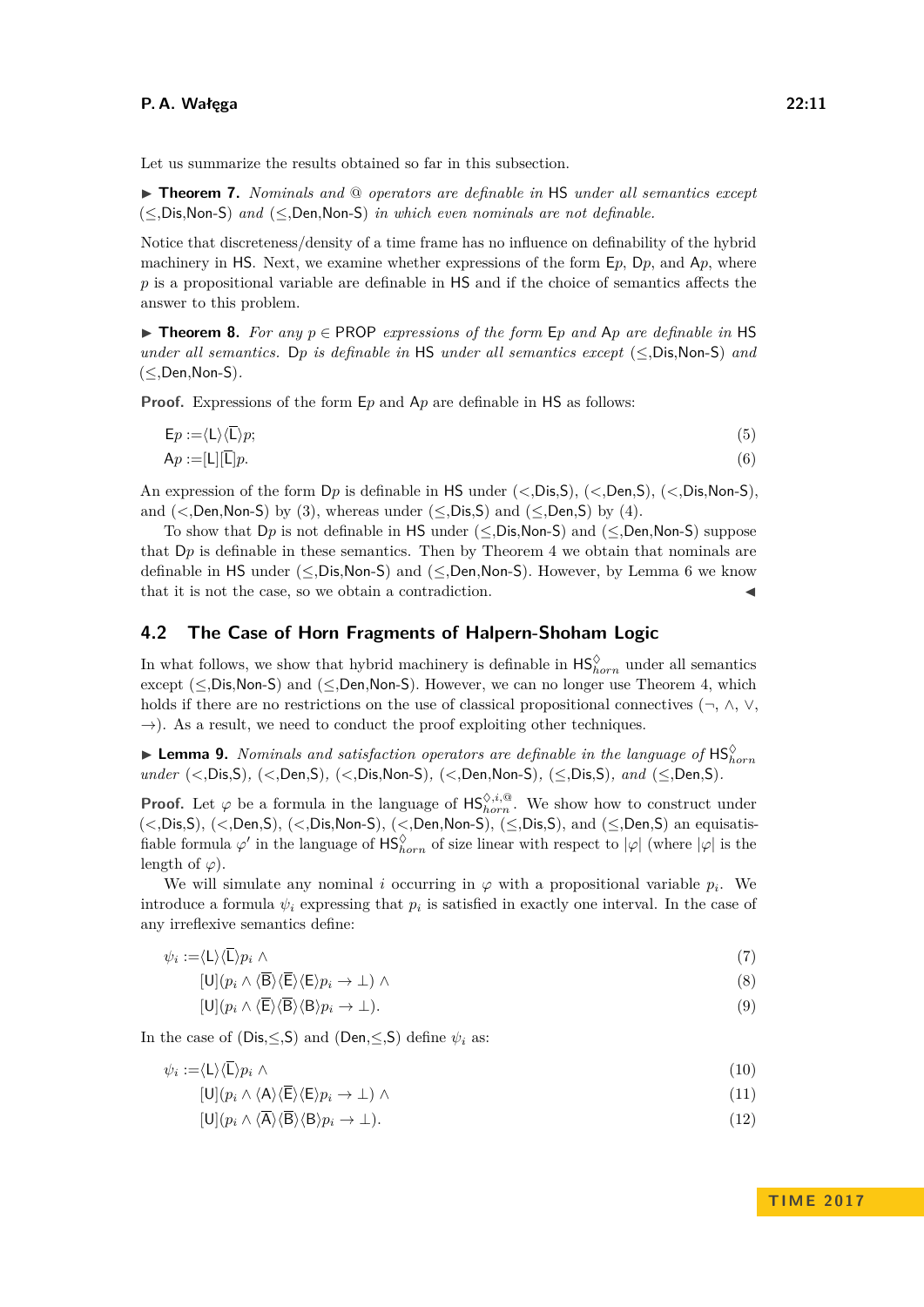#### **22:12 On Expressiveness of Halpern-Shoham Logic and its Horn Fragments**

Under any irreflexive semantics [\(7\)](#page-10-0) states that  $p_i$  is satisfied somewhere, [\(8\)](#page-10-1) expresses that  $p_i$ cannot be satisfied in any two intervals  $[x, y]$ ,  $[x', y']$  such that  $y' > y$ , whereas [\(9\)](#page-10-2) disallows  $p_i$  being satisfied in any two intervals  $[x, y]$ ,  $[x', y']$  such that  $x' < x$ . Formulas [\(10\)](#page-10-3)–[\(12\)](#page-10-4) have the analogous meaning under ( $\leq$ ,Dis,S) and ( $\leq$ ,Den,S). As a result, [\(7\)](#page-10-0)–[\(9\)](#page-10-2) as well as  $(10)$ – $(12)$  enable us to simulate a nominal *i* with a propositional variable  $p_i$ .

Importantly, in  $(\leq, \text{Dis}, \text{Non-S})$  and  $(\leq, \text{Den}, \text{Non-S})$  none of the above encodings enable us to state that  $p_i$  holds in exactly one interval. [\(7\)](#page-10-0)–[\(9\)](#page-10-2) would not work because in reflexive semantics  $\mathsf{rel}_\mathsf{E}$ ,  $\mathsf{rel}_\mathsf{E}$ ,  $\mathsf{rel}_\mathsf{B}$ , and  $\mathsf{rel}_\mathsf{B}^-$  are reflexive. On the other hand,  $(10)–(12)$  $(10)–(12)$  $(10)–(12)$  would also fail because under (≤,Dis,Non-S) and (≤,Den,Non-S) relations  $\mathsf{rel}_\mathsf{A}$  and  $\mathsf{rel}_\mathsf{A}^-$  are reflexive in punctual-intervals, i.e., for any interval of the form  $[x, x]$  we have  $[x, x]$ rel<sub>A</sub> $[x, x]$ , and  $[x, x]$ rel<sub> $\overline{A}$ </sub> $[x, x]$ .

Let  $\varphi_1$  be obtained from  $\varphi$  by replacing each occurrence of a nominal *i* (except symbols of nominals occurring in the index of a satisfaction operator) by a propositional variable  $p_i$  and by adding to the obtained formula a conjunction of the form  $\bigwedge_{i\in\text{NOM}(\varphi)}\psi_i$ , where  $NOM(\varphi)$  is a set of nominals occurring in  $\varphi$ .

Next, we show how to replace occurrences of satisfaction operators  $\mathbb{Q}_i$  in  $\varphi_1$  in order to obtain an equisatisfiable formula in the language of  $HS_{horn}^{\diamond}$ . The construction is by induction on the number of  $\mathbb{Q}_i$  operators occurring in  $\varphi_1$ . In each step of the construction choose any positive temporal literal  $\lambda$  in the so far constructed formula, such that some satisfaction operator occurs in  $\lambda$ . Find the left-most satisfaction operator occurring in  $\lambda$ , i.e., an operator  $\mathbb{Q}_i$  such that  $\lambda = \langle R_1 \rangle \dots \langle R_n \rangle \mathbb{Q}_i \eta$  with  $\langle R_1 \rangle \dots \langle R_n \rangle$  being a (possibly empty) sequence of diamond modal operators and *η* a subformula of *λ*. Replace this occurrence of @*iη* by  $\langle L \rangle \langle \overline{L} \rangle p_{\otimes i\eta}$ , where  $p_{\otimes i\eta}$  is a fresh propositional variable which did not occur in the so far constructed formula. Moreover, add to the constructed formula the following conjunction:

<span id="page-11-0"></span>
$$
[U](p_i \wedge \eta \to p_{@i\eta}) \wedge [U](p_{@i\eta} \to p_i) \wedge [U](p_{@i\eta} \to \eta).
$$
\n
$$
(13)
$$

Formula [\(13\)](#page-11-0) states that  $p_{@ip}$  is satisfied exactly in an interval in which  $p_i \wedge \eta$  is satisfied. Hence,  $\langle L \rangle \langle \overline{L} \rangle p_{\otimes i\eta}$  – stating that  $p_{\otimes i\eta}$  is satisfied somewhere – is equisatisfiable with  $\mathbb{Q}_i\eta$ .

The construction terminates when all occurrences of satisfaction operators are eliminated and we denote the finally obtained formula by  $\varphi'$ . It is easy to see that  $\varphi'$  is equisatisfiable with  $\varphi$  and, since we have eliminated all occurrences of nominals and satisfaction operators,  $\varphi'$  is in the language of  $\mathsf{HS}_{horn}^{\lozenge}$ . Moreover, the size of  $\varphi'$  is linear in the size of  $\varphi$  because within the construction of  $\varphi'$  for each occurrence of a nominal and a satisfaction operator we have added only a constant number of symbols to the formula.

As a corollary to Lemma [6](#page-8-3) we obtain that nominals are not definable in  $HS_{horn}^{\lozenge}$  under  $(\leq, \text{Dis}, \text{Non-S})$  and  $(\leq, \text{Den}, \text{Non-S})$ . Hence, we get the following result.

**Theorem 10.** *Nominals and satisfaction operators are definable in*  $HS_{horn}^{\lozenge}$  *under all semantics except* (≤,Dis,Non-S) *and* (≤,Den,Non-S) *in which nominals are not definable.*

Interestingly, although nominals and satisfaction operators are definable in  $\mathsf{HS}^\lozenge_{horn}$  (except  $(\leq, Dis, Non-S)$  and  $(\leq, Den, Non-S)$ , we will show now that D is not.

<span id="page-11-1"></span>**► Theorem 11.** For any  $p \in \text{PROP}$  expressions of the form  $E_p$  and  $Ap$  are definable in  $\mathsf{HS}_{horn}^{\lozenge}$  *but*  $\mathsf{D}p$  *is not. This result holds for all semantics.* 

**Proof Sketch.** An expression of the form  $E_p$  is definable by [\(5\)](#page-10-5), whereas A<sub>p</sub> is definable as follows:  $Ap := [U](\top \rightarrow p)$ . To show that an expression of the form Dp is not definable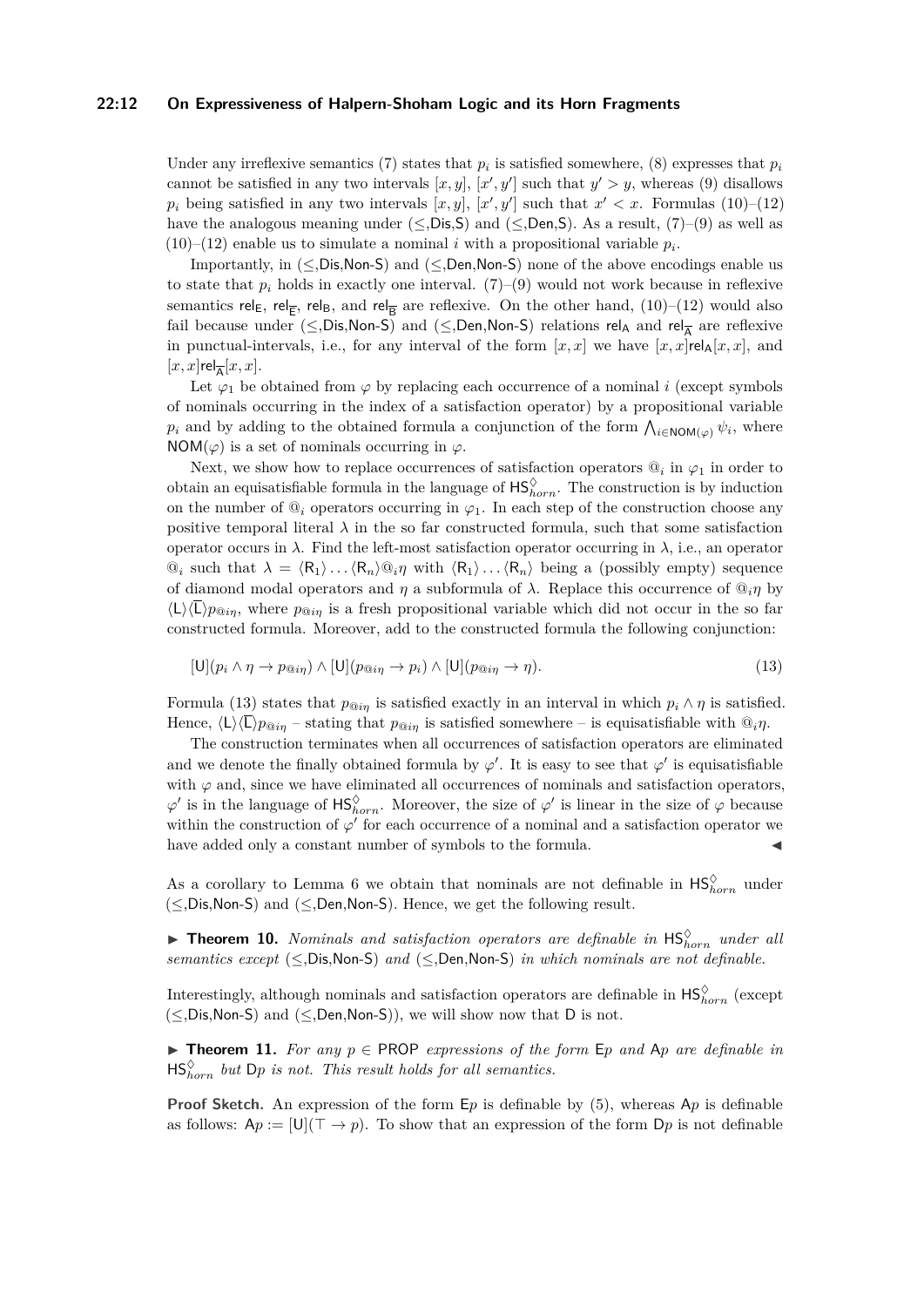<span id="page-12-0"></span>

Figure 4 Isomorphic HS-models  $M$ ,  $M'$ , and  $M''$ .

in  $\mathsf{HS}_{horn}^{\lozenge}$  consider  $\mathsf{HS}\text{-models }\mathcal{M} = (\mathbb{D}, V), \mathcal{M}' = (\mathbb{D}', V')$ , and  $\mathcal{M}'' = (\mathbb{D}'', V'')$  (in any semantics), where  $\mathbb{D} = (D, \leq), \mathbb{D}' = (D', \leq), \mathbb{D}'' = (D'', \leq),$  and:

$$
V(p) = \{ [x, y] \}; \qquad V'(p) = \{ [x_1, y_1] \}; \qquad V''(p) = \{ [x_2, y_2] \};
$$

where  $V(q) = V'(q) = V''(q) = \emptyset$  for any propositional variable  $q \neq p$ . *D'* is an isomorphic translation by an integer  $c < 0$  (to the left) of *D* ([ $x_1, y_1$ ] is an image of [ $x, y$ ] with respect to this translation). Analogously,  $D''$  is an isomorphic translation by an integer  $c > 0$  (to the right) of *D* ([ $x_2, y_2$ ] is an image of [ $x, y$ ] with respect to this translation) – see Figure [4.](#page-12-0)

Towards a contradiction suppose that there is an  $\text{HS}_{horn}^{\lozenge}$ -formula  $\varphi_{Dp}$  expressing  $Dp$ . Hence,  $\mathcal{M}, [x, y] \not\models \varphi_{\mathsf{D}p}, \mathcal{M}', [x, y] \models \varphi_{\mathsf{D}p}, \text{ and } \mathcal{M}'', [x, y] \models \varphi_{\mathsf{D}p}.$  We will show that  $(\star)$  for any  $\text{HS}_{horn}^{\Diamond}$ -formula  $\varphi$  if  $\mathcal{M}', [x, y] \models \varphi$  and  $\mathcal{M}'', [x, y] \models \varphi$ , then  $\mathcal{M}, [x, y] \models \varphi$  which will give rise to a contradiction and finish the proof.

Let  $\psi$  be any conjunct of  $\varphi$ . Then  $\psi$  is of a form  $[U](\lambda_1 \wedge \ldots \wedge \lambda_n \to \lambda_{n+1})$  or  $\lambda$ , where *λ*<sub>*i*</sub> and *λ* are generated by the grammar  $\lambda := \top | \bot | r | \langle R \rangle \lambda$ . (Case 1): *ψ* is of a form  $[U](\lambda_1 \wedge \ldots \wedge \lambda_n \to \lambda_{n+1})$ . Since the formula is preceded by [U] and models M, M', and  $\mathcal{M}''$  are isomorphic, then  $\psi$  is true in all three models or false in all of them, hence  $(\star)$  holds.  $(Case 2): \psi$  is of the form  $\top, \bot, \langle R_1 \rangle \ldots \langle R_n \rangle \top, \langle R_1 \rangle \ldots \langle R_n \rangle \bot, p, q$ , or  $\langle R_1 \rangle \ldots \langle R_n \rangle q$ , where  $q \neq p$  and  $R_i \in \mathsf{HS}_{\mathsf{rel}}$ . Then it is easy to see that  $(\star)$  holds. (Case 3)  $\psi = \langle R_1 \rangle \dots \langle R_n \rangle p$  for any  $R_1, \ldots, R_n \in \mathsf{HS}_{\mathsf{rel}}$ . As showed previously we may consider only  $R_i \in \{B, \overline{B}, E, \overline{E}, A, \overline{A}\}$ . Assume that  $\mathcal{M}', [x, y] \models \psi$  and  $\mathcal{M}'', [x, y] \models \psi$ . To show that  $\mathcal{M}, [x, y] \models \psi$  it suffices to prove the following statement:

- $(\star \star)$  For any sequence  $R_1, \ldots, R_n$  of relations from  $\{B, \overline{B}, E, \overline{E}, A, \overline{A}\}\)$  the following holds:
	- if for some intervals  $[x, y]$ ,  $[x', y']$ ,  $[x'', y'']$  we have  $[x, y]$ rel<sub>R<sub>1</sub></sub>  $\circ \dots \circ$  rel<sub>R<sub>n</sub></sub> $[x', y']$  and  $[x, y]$ rel<sub>R<sub>1</sub></sub>  $\circ \dots \circ$  rel<sub>R<sub>n</sub></sub> $[x'', y'']$ , then for any interval [s, t] such that  $\min(x', x'') \leq s \leq$  $\max(x', x'')$ , and  $\min(y', y'') \le t \le \max(y', y'')$ , and  $t - s \ge \min(y' - x', y'' - x'')$  it holds that  $[x, y]$ rel<sub>R<sub>1</sub></sub>  $\circ \dots \circ$  rel<sub>R<sub>n</sub></sub> $[s, t]$ ,

where  $\circ$  is the composition operator and for any interval [*x, y*] we use " $x - y$ " to denote the number of time-points between *x* and *y* (notice that in the case of a dense frame  $x - y$  equals 0 or infinity). Because of space limits we leave the proof of  $(\star \star)$  to the reader. The proof may be conducted by an induction on the number *n*. Showing that  $(\star \star)$  finishes the proof.

In the remaining part of this subsection we consider expressiveness of  $HS_{horn}^{\square}$ . We will show that under (*<*,Den,S), (*<*,Den,Non-S), (≤,Dis,Non-S), (≤,Den,S), and (≤,Den,Non-S), HS *horn* is not expressive enough to define the *somewhere* and *difference* modalities, as well as nominals. However, the *universal* modality is still definable in  $HS_{horn}^{\square}$ .

I **Theorem 12.** *Nominals and expressions of the form* E*p and* D*p for p* ∈ PROP *are not definable in* HS *horn under* (*<*,Den,S)*,* (*<*,Den,Non-S)*,* (≤,Dis,Non-S)*,* (≤,Den,S)*, and* (≤,Den,Non-S)*. Whereas,* A*p is definable in* HS *horn under all semantics.*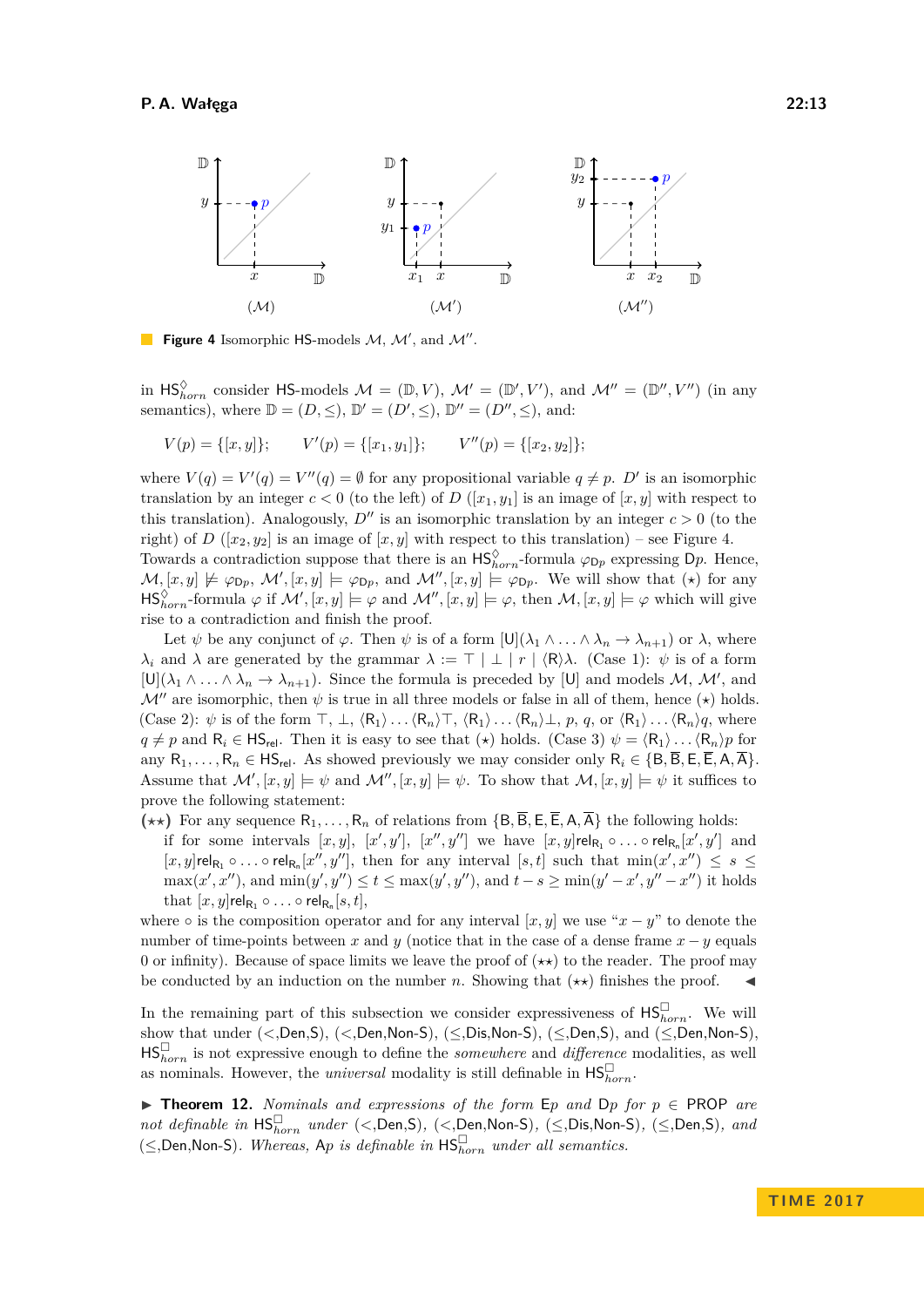#### **22:14 On Expressiveness of Halpern-Shoham Logic and its Horn Fragments**

**Proof.** An expression of the form  $Ap$  is definable as  $Ap := [U](T \rightarrow p)$ . To show that nominals, E*p*, and D*p* are not definable under (*<*,Den,S), (*<*,Den,Non-S), (≤,Dis,Non-S),  $(\leq, \text{Den}, S)$ , and  $(\leq, \text{Den}, \text{Non-S})$  we will use a result from [\[8\]](#page-14-2), where under these semantics a construction of a *canonical*  $HS_{horn}^{\Box}$ -model  $\mathcal{K}_{\varphi}^{[a,b]}$  of an HS-formula  $\varphi$  in an interval  $[a, b]$  is presented. The model is canonical in the following sense [\[8,](#page-14-2) Theorem 3.2]:

(a) If in some HS-model M it holds that  $M$ ,  $[a, b] \models \varphi$ , then  $\mathcal{K}^{[a, b]}_{\varphi}$ ,  $[a, b] \models \varphi$ , and

**(b)** For any interval  $[x, y]$  and any  $p \in \text{PROP}$  if  $\mathcal{K}_{\varphi}^{[a,b]}$ ,  $[x, y] \models p$ , then in any HS-model M such that  $\mathcal{M}, [a, b] \models \varphi$  we have  $\mathcal{M}, [x, y] \models p$ .

Towards a contradiction let us suppose that nominals,  $E_p$ , and  $D_p$  are definable in  $HS_{horn}^{\square}$ under (*<*,Den,S), (*<*,Den,Non-S), (≤,Dis,Non-S), (≤,Den,S), and (≤,Den,Non-S). Let *ϕ* be an HS<sup>□</sup><sub>*horn*</sub>-formula expressing that (i)  $p \in \text{PROP}$  simulates a nominal *i*, or (ii) E<sub>*p*</sub>, or (iii) D<sub>*p*</sub>. We will reach a contradiction no matter in which of these forms  $\varphi$  is.

Let  $\mathcal{M} = (\mathbb{D}, V)$  and  $\mathcal{M}' = (\mathbb{D}, V')$  be HS-models such that  $V(p) = \{ [x, y] \}, V'(p) =$  $\{[x', y']\}$ , and  $[x, y] \neq [x', y']$ . Let  $[a, b]$  be an interval distinct from  $[x, y]$  and  $[x', y']$ . Hence,  $\mathcal{M}, [a, b] \models \varphi \text{ and } \mathcal{M}', [a, b] \models \varphi. \text{ By (a) } \mathcal{K}_{\varphi}^{[a, b]}, [a, b] \models \varphi. \text{ From the definition of } \varphi \rightarrow$ see (i), (ii), and (iii) – it follows that there is  $[u, w]$  such that  $\mathcal{K}^{[a,b]}_{\varphi}, [u, w] \models p$ . Then by (b) we obtain that  $M$ ,  $[u, w] \models p$  and  $M'$ ,  $[u, w] \models p$ . (Case 1):  $[u, w] \neq [x, y]$ . Then  $\mathcal{M}, [u, w] \not\models p.$  (Case 2):  $[u, w] \neq [x', y']$ . Then  $\mathcal{M}', [u, w] \not\models p$ . We have obtained a contradiction in both cases, hence nominals,  $E_p$ , and  $D_p$  are not definable in  $HS_{horn}^{\square}$  under (*<*,Den,S), (*<*,Den,Non-S), (≤,Dis,Non-S), (≤,Den,S), and (≤,Den,Non-S). J

As a corollary to the above theorem we obtain that adding nominals to the language of  $HS_{horn}^{\square}$ (which results in obtaining  $HS_{horn}^{\square,i}$ ) strictly increases expressive power of the language (in the listed semantics). In what follows, we will show that the further extension of  $HS_{horn}^{\Box,i}$  obtained by adding satisfaction operators (i.e., reaching  $HS_{horn}^{\Box, i, @}$ ) does not increase its expressiveness in any semantics.

## **Findment 13.**  $\textcircled{a}$  operators are definable in the language of  $\text{HS}_{horn}^{\square,i}$  under all semantics.

**Proof.** Let  $\varphi$  be an  $\text{HS}_{horn}^{\Box,i,\textcircled{a}}$ -formula. Construction of an equisatisfiable  $\text{HS}_{horn}^{\Box,i}$ -formula *ϕ* 0 is by induction on the number of @*<sup>i</sup>* operators occurring in *ϕ*. In each step of the construction choose any positive temporal literal  $\lambda$  in which occurs a satisfaction operator and find the left-most satisfaction operator occurring in  $\lambda$ , i.e., an operator  $\mathbb{Q}_i$  such that  $\lambda = [R_1] \dots [R_n] \omega_i \eta$  with  $[R_1] \dots [R_n]$  being a (possibly empty) sequence of box modal operators and *η* a subformula of  $\lambda$ . We replace this occurrence of  $\mathcal{Q}_{i\eta}$  by  $[L][\Gamma]p_{\mathcal{Q}_{i\eta}},$  where  $p_{@in}$  is a fresh propositional variable that did not occur in the so far constructed formula. Moreover, add to the constructed formula the following conjunction:

<span id="page-13-0"></span>
$$
[U](i \wedge \eta \to [L][\overline{L}]p_{@i\eta}) \wedge [U] ([L][\overline{L}]p_{@i\eta} \wedge i \to \eta), \qquad (14)
$$

where [\(14\)](#page-13-0) allows us to simulate  $\mathbb{Q}_i \eta$  with  $[L][\overline{L}]p_{\mathbb{Q}_i n}$ . The construction terminates when all occurrences of satisfaction operators are eliminated. The resulting formula is in the language of  $\mathsf{HS}_{horn}^{\square,i}$  and is equisatisfiable with  $\varphi$ .

## **5 Conclusions**

Recently, decidability and computational complexity of Horn fragments of HS have been intensively investigated. However, significantly less research has focused on their expressive power. In this paper we address this gap by showing which semantics are definable in full HS and which operators (nominals, satisfaction operators, *somewhere*, *difference*, and *everywhere*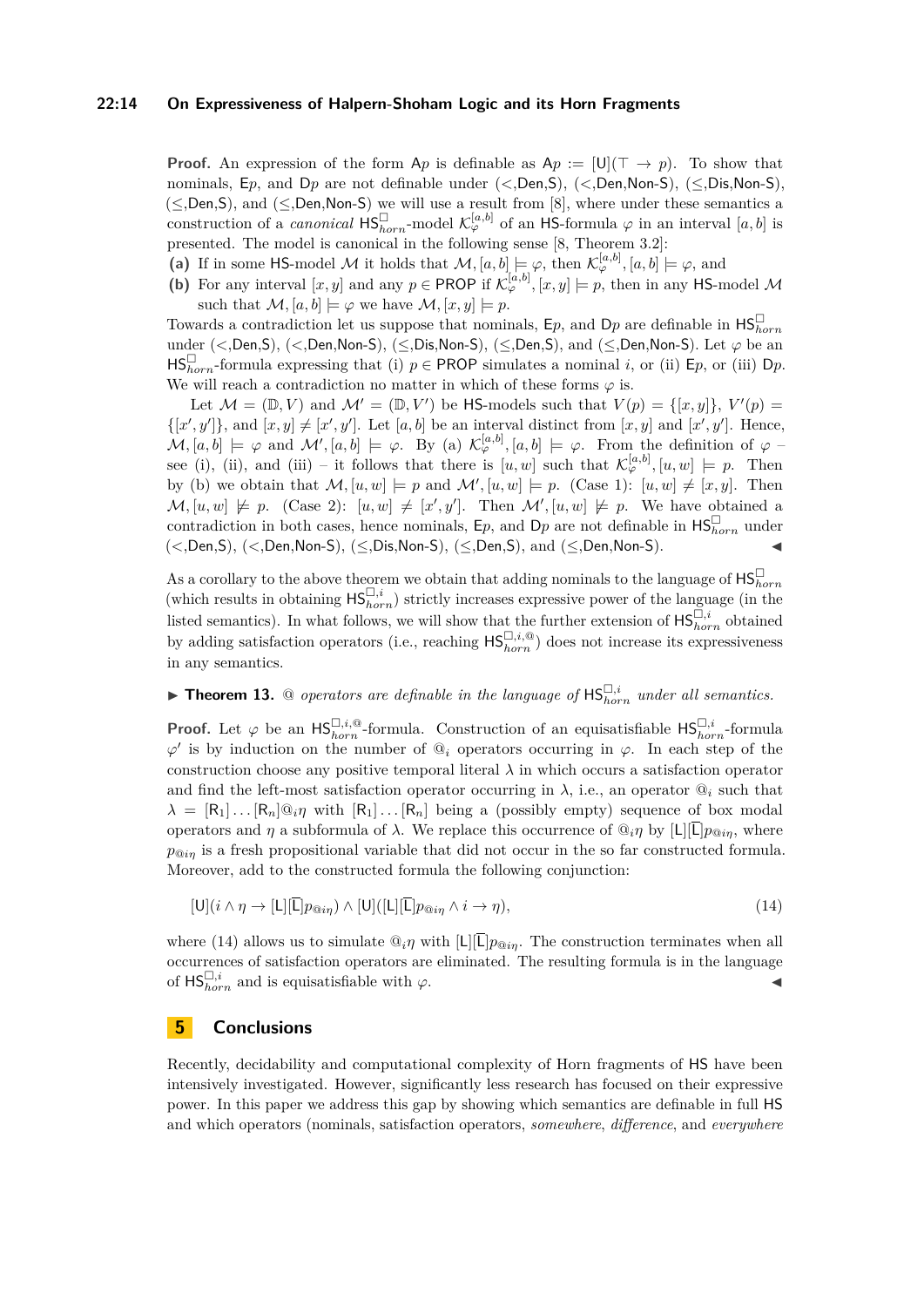operators) are definable in various Horn fragments of HS. Our results on the relative expressive power of HS Horn fragments are summarised diagrammatically in Figure [1b.](#page-2-2)

There are still numerous open problems concerning the expressive power of HS fragments. For instance, not much is known about the expressive power of *core* fragments of HS [\[8,](#page-14-2) [9\]](#page-14-1), which are obtained by imposing further restrictions on Horn fragments. In particular, an interesting open question is whether the expressive power diagram for such fragments is analogous to the one for Horn fragments presented in Figure [1b.](#page-2-2)

**Acknowledgements.** The author is grateful to Michał Zawidzki and Carl Schultz for valuable substantive an presentational comments, respectively, as well as to anonymous reviewers.

#### **References**

- <span id="page-14-5"></span>**1** James F. Allen. Maintaining knowledge about temporal intervals. *Communications of the ACM*, 26(11):832–843, 1983.
- <span id="page-14-12"></span>**2** Carlos Areces, Patrick Blackburn, and Maarten Marx. The computational complexity of hybrid temporal logics. *Logic Journal of IGPL*, 8(5):653–679, 2000.
- <span id="page-14-3"></span>**3** Alessandro Artale, Roman Kontchakov, Vladislav Ryzhikov, and Michael Zakharyaschev. Tractable interval temporal propo-sitional and description logics. In *Proceedings of the 29th AAAI Conference on Artificial Intelligence (AAAI-15)*, pages 1417–1423. 2015.
- <span id="page-14-13"></span>**4** Patrick Blackburn, Maarten De Rijke, and Yde Venema. *Modal Logic*, volume 53. Cambridge University Press, 2002.
- <span id="page-14-11"></span>**5** Sebastian Brandt, E. Güzel Kalaycı, Roman Kontchakov, Vladislav Ryzhikov, Guohui Xiao, and Michael Zakharyaschev. Ontology-based data access with a horn fragment of metric temporal logic. In *Proceedings of the Thirty-First AAAI Conference on Artificial Intelligence*, pages 1070–1076, 2017.
- <span id="page-14-8"></span>**6** Davide Bresolin, Dario Della Monica, Angelo Montanari, Pietro Sala, and Guido Sciavicco. Interval temporal logics over strongly discrete linear orders: Expressiveness and complexity. *Theoretical Computer Science*, 560:269–291, 2014.
- <span id="page-14-9"></span>**7** Davide Bresolin, Dario Della Monica, Angelo Montanari, Pietro Sala, and Guido Sciavicco. The light side of interval temporal logic: The Bernays-Schönfinkel's fragment of CDT. *Annals of Mathematics and Artificial Intelligence*, 71:11–39, 2014.
- <span id="page-14-2"></span>**8** Davide Bresolin, Agi Kurucz, Emilio Muñoz-Velasco, Vladislav Ryzhikov, Guido Sciavicco, and Michael Zakharyaschev. Horn fragments of the Halpern-Shoham interval temporal logic, Forthcoming. URL: <https://arxiv.org/pdf/1604.03515v1.pdf>.
- <span id="page-14-1"></span>**9** Davide Bresolin, Emilio Muñoz-Velasco, and Guido Sciavicco. Sub-propositional fragments of the interval temporal logic of Allen's relations. In *European Workshop on Logics in Artificial Intelligence*, pages 122–136. Springer, 2014.
- <span id="page-14-10"></span>**10** Davide Bresolin, Emilio Munoz-Velasco, and Guido Sciavicco. On the complexity of fragments of horn modal logics. In *Temporal Representation and Reasoning (TIME), 2016 23rd International Symposium on*, pages 186–195. IEEE, 2016.
- <span id="page-14-6"></span>**11** Dario Della Monica, Valentin Goranko, Angelo Montanari, Guido Sciavicco, et al. Interval temporal logics: a journey. *Bulletin of EATCS*, 3(105), 2013.
- <span id="page-14-7"></span>**12** Valentin Goranko, Angelo Montanari, and Guido Sciavicco. A road map of interval temporal logics and duration calculi. *Journal of Applied Non-Classical Logics*, 14(1-2):9–54, 2004.
- <span id="page-14-0"></span>**13** Joseph Y. Halpern and Yoav Shoham. A propositional modal logic of time intervals. *Journal of the ACM (JACM)*, 38(4):935–962, 1991.
- <span id="page-14-4"></span>**14** Roman Kontchakov, Laura Pandolfo, Luca Pulina, Vladislav Ryzhikov, and Michael Zakharyaschev. Temporal and spatial OBDA with many-dimensional Halpern-Shoham logic. In *IJCAI*, pages 1160–1166, 2016.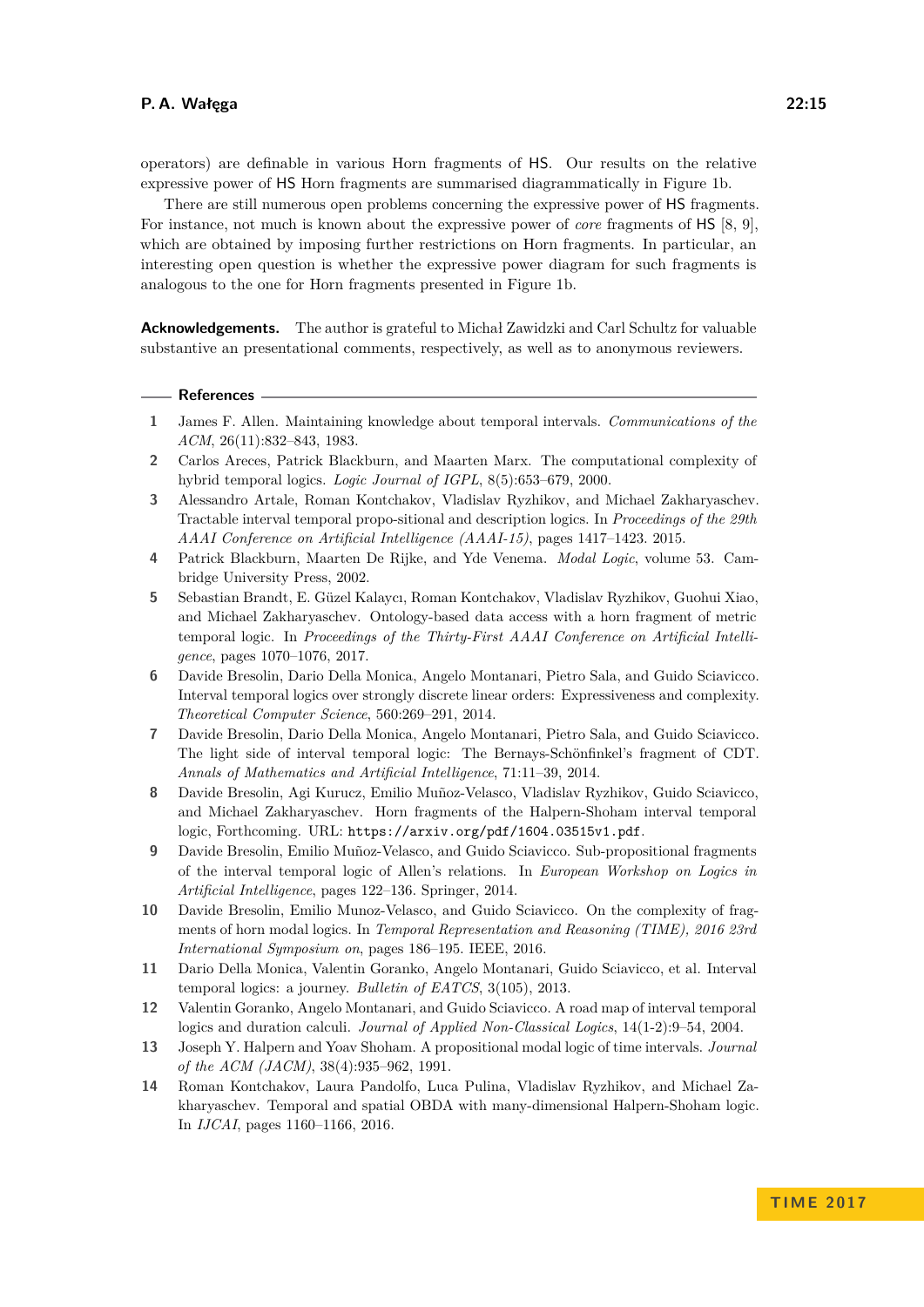#### **22:16 On Expressiveness of Halpern-Shoham Logic and its Horn Fragments**

- <span id="page-15-1"></span>**15** Angelo Montanari, Ian Pratt-Hartmann, and Pietro Sala. Decidability of the logics of the reflexive sub-interval and super-interval relations over finite linear orders. In *Temporal Representation and Reasoning (TIME), 2010 17th International Symposium on*, pages 27– 34. IEEE, 2010.
- <span id="page-15-2"></span>**16** Yde Venema. Expressiveness and completeness of an interval tense logic. *Notre Dame journal of formal logic*, 31(4):529–547, 1990.
- <span id="page-15-0"></span>**17** Przemysław A. Wałęga. Computational complexity of a hybridized Horn fragment of Halpern-Shoham logic. In *Indian Conference on Logic and Its Applications*, pages 224– 238. Springer, 2017.

## **A Appendix (proofs)**

**Proof of Lemma [5.](#page-8-2)** Fix HS-models  $M$ ,  $M'$ , a bisimulation  $Z$  between them and bisimilar intervals  $[x, y]$ ,  $[x', y']$ , i.e., intervals such that  $[x, y]Z[x', y']$ . We show by induction on a construction of an HS-formula that for any HS-formula  $\varphi$  the following conditions are equivalent:

- 1.  $\mathcal{M}, [x, y] \models \varphi;$
- **2.**  $\mathcal{M}', [x', y'] \models \varphi$ .

**(Case 1)**  $\varphi \in \text{PROP. By (atom) it follows that } \mathcal{M}, [x, y] \models \varphi \text{ iff } \mathcal{M}', [x', y'] \models \varphi.$ 

**(Case 2)**  $\varphi = \neg \psi$  for any HS-formula  $\psi$ . By the inductive assumption  $\mathcal{M}, [x, y] \models \psi$  iff  $\mathcal{M}', [x', y'] \models \psi$ . As a result,  $\mathcal{M}, [x, y] \models \varphi$  iff  $\mathcal{M}', [x', y'] \models \varphi$ .

- **(Case 3)**  $\varphi = \psi \wedge \xi$  for any HS-formulas  $\psi$ ,  $\xi$ . By the inductive assumption  $\mathcal{M}, [x, y] \models \psi$ iff  $\mathcal{M}', [x', y'] \models \psi$ , and  $\mathcal{M}, [x, y] \models \xi$  iff  $\mathcal{M}', [x', y'] \models \xi$ . Hence,  $\mathcal{M}, [x, y] \models \varphi$  iff  $\mathcal{M}', [x', y'] \models \varphi.$
- **(Case 4)**  $\varphi = \langle R \rangle \psi$  for any  $R \in HS_{rel}$  and any HS-formula  $\psi$ .

 $(1 \Rightarrow 2)$  Assume  $\mathcal{M}, [x, y] \models \varphi$ . Then, there is  $[u, w]$  such that  $[x, y]$ rel<sub>R</sub> $[u, w]$  and  $\mathcal{M}, [u, w] \models \psi$ .  $[x, y]Z[x', y']$  so by (zig) there is  $[u', w']$  such that  $[x', y']$ rel<sub>R</sub>' $[u', w']$  and  $[u, w]Z[u', w']$ . Therefore, by the inductive assumption  $\mathcal{M}', [u', w'] \models \psi$ , so  $\mathcal{M}', [x', y'] \models$ *ϕ*.

 $(1 \Leftarrow 2)$  Is proved analogously as  $(1 \Rightarrow 2)$  but using (zag) instead of (zig).

**(Case 5)**  $\varphi = [R]\psi$  for any  $R \in HS_{rel}$  and any HS-formula  $\psi$ .

 $(1 \Rightarrow 2)$  Assume  $\mathcal{M}, [x, y] \models \varphi$ . To show  $\mathcal{M}', [x', y'] \models \varphi$ . Fix any  $[u', w']$  such that  $[x', y']$ rel<sub>R</sub>' $[u', w']$ . To show that  $\mathcal{M}', [u', w'] \models \psi$ .  $[x, y]Z[x', y']$  so by (zag) there is  $[u, w]$ such that  $[x, y]$ rel<sub>R</sub> $[u, w]$  and  $[u, w]Z[u', w']$ .  $\mathcal{M}, [x, y] \models [\mathsf{R}]\psi$ , so  $\mathcal{M}, [u, w] \models \psi$ . By the inductive assumption  $\mathcal{M}', [u', w'] \models \psi$ , hence we obtain  $\mathcal{M}', [x', y'] \models \varphi$ .

 $(1 \Leftarrow 2)$  Is proved analogously as  $(1 \Rightarrow 2)$  but using (zig) instead of (zag).

Theorem [4](#page-7-1) was stated in [\[2\]](#page-14-12) without a proof. In what follows, we present a proof of this theorem.

**Proof of Theorem [4.](#page-7-1)** Let  $\mathcal{L}$  be a modal language in which the difference operator D is polynomially definable. Then, let  $\mathcal{L}^{ext}$  be an extension of  $\mathcal L$  with nominals and  $\mathcal Q$  operators. Fix any  $\varphi^{ext} \in \mathcal{L}^{ext}$ . To prove the theorem we show a polynomial (with respect to the size of  $\varphi^{ext}$ ) translation of  $\varphi^{ext}$  into  $\varphi \in \mathcal{L}$  such that  $\varphi^{ext}$  is satisfiable iff  $\varphi$  is.

First, we show that  $E$  and  $A$  are polynomially definable in  $\mathcal{L}$ . Indeed, they are defined as:

 $E\psi := \psi \vee D\psi;$  $A\psi := \neg \mathsf{E} \neg \psi.$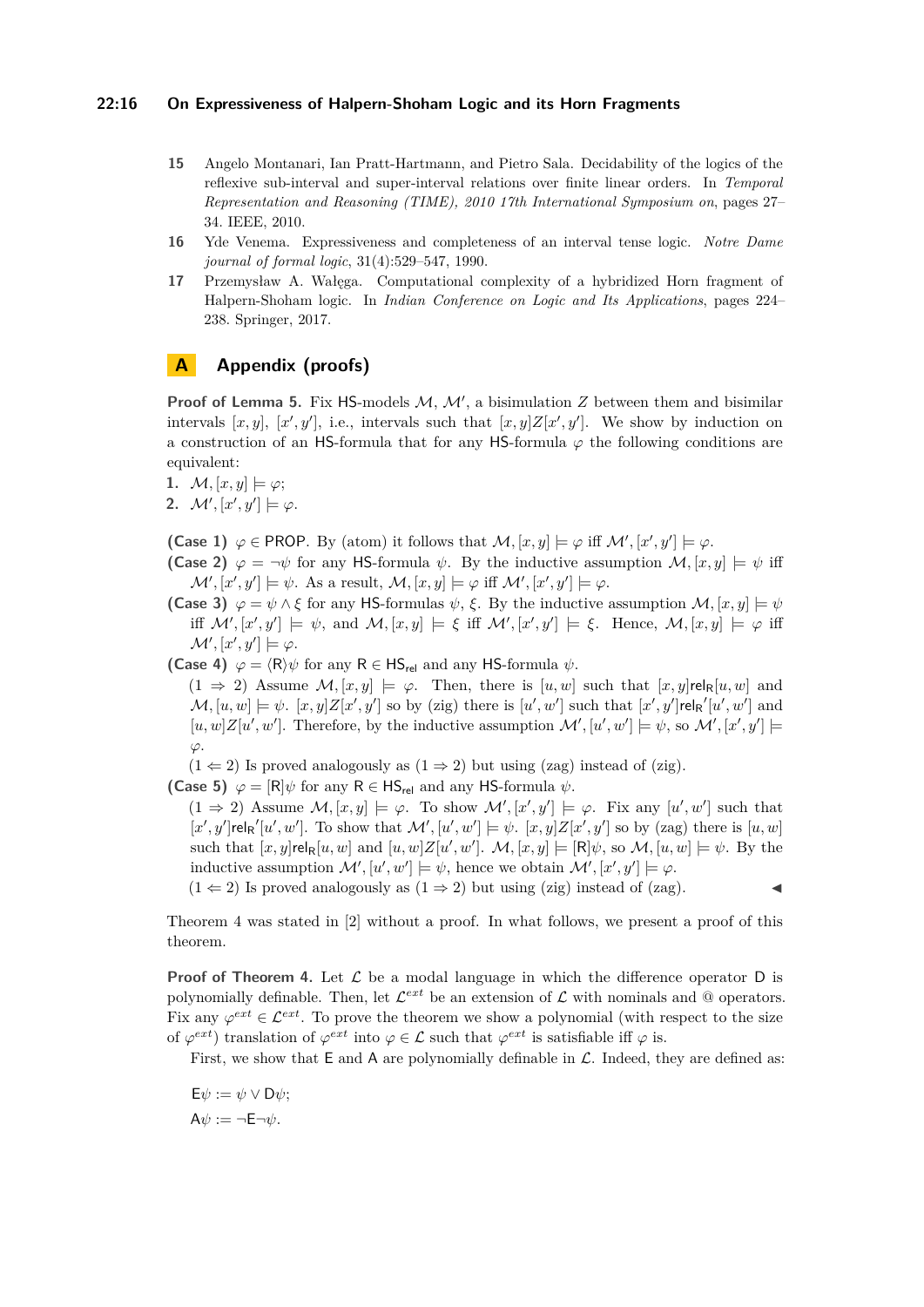Now, we show a step by step construction of  $\varphi$ . For any *i* occurring in  $\varphi^{ext}$  as an nominal or an index of some  $\mathcal Q$  operator occurring in  $\varphi^{ext}$ , we introduce a fresh propositional variable  $p_i$  (i.e., not occurring in  $\varphi^{ext}$ ) such that all  $p_i$ 's are pairwise different. Then we proceed as follows.

First, inductively apply the following procedure to  $\varphi^{ext}$ . Let  $\mathbb{Q}_i \psi$  be any subformula of  $\varphi^{ext}$  such that  $\psi$  does not contain any occurrence of @ operators. Construct  $\varphi'$  by replacing  $\mathbb{Q}_i \psi$  with a new variable  $q_k$  and let:

$$
\theta_k = (Aq_k \lor A \neg q_k) \land
$$
  
\n
$$
(Aq_k \to E(p_i \land \psi)) \land
$$
  
\n
$$
(A \neg q_k \to A \neg \psi);
$$
  
\n
$$
\chi_i = Ep_i \land A(p_i \to \neg Dp_i).
$$

It is easy to see that  $\varphi^{ext}$  is satisfiable iff  $\varphi' \wedge \theta_k \wedge \chi_i$  is. The procedure finishes when no more @ operators are in the constructed formula. Let  $\varphi''$  be a conjunction of the finally constructed formula with all  $\theta_k$ 's and all  $\chi_i$ 's constructed so far. Obviously,  $\varphi''$  does not contain  $\mathcal Q$  operators and  $\varphi^{ext}$  is satisfiable iff  $\varphi''$  is.

Second, for any nominal *j* occurring in  $\varphi''$  replace all its occurrences in  $\varphi''$  by  $p_j$  and let

$$
\gamma_j = \mathsf{E} p_j \wedge \mathsf{A}(p_j \to \neg \mathsf{D} p_j).
$$

A conjunction of the obtained formula with all  $\gamma_i$ 's is the final formula  $\varphi$ .

Formula  $\varphi$  does not contain @ operators nor nominals, and  $\varphi^{ext}$  is satisfiable iff  $\varphi$  is. Furthermore, the translation of  $\varphi^{ext}$  to  $\varphi$  is polynomial. More precisely, it is at most quadratic in the size of  $\varphi^{ext}$ . January 1980, and the contract of the contract of the contract of the contract of

**Completion of the proof of Theorem [11.](#page-11-1)** To finish the proof it remains to prove the following statement:

 $(\star \star)$  For any sequence  $R_1, \ldots, R_n$  of relations from  $\{B, \overline{B}, E, \overline{E}, A, \overline{A}\}\)$  the following holds: if for some intervals  $[x, y]$ ,  $[x', y']$ ,  $[x'', y'']$  we have  $[x, y]$ rel<sub>R<sub>1</sub></sub>  $\circ \dots \circ$  rel<sub>R<sub>n</sub></sub> $[x', y']$  and  $[x, y]$ rel<sub>R1</sub>  $\circ \dots \circ$  rel<sub>R<sub>n</sub></sub> $[x'', y'']$ , then for any interval [s, t] such that  $\min(x', x'') \leq s \leq$  $\max(x', x'')$ , and  $\min(y', y'') \le t \le \max(y', y'')$ , and  $t - s \ge \min(y' - x', y'' - x'')$  it holds that  $[x, y]$ rel<sub>R<sub>1</sub></sub>  $\circ \dots \circ$  rel<sub>R<sub>n</sub></sub> $[s, t]$ ,

where  $\circ$  is the composition operator and for any interval [*x, y*] we use " $x - y$ " to denote a number of time-points between *x* and *y* (in the case of dense time frame  $x - y$  equals 0 or infinity).

We will prove  $(\star \star)$  by induction on the number *n* of relations. Let us fix an interval [*x, y*] and assume that the statement holds for *k* relations, i.e., for any  $R_1, \ldots, R_k \in \{B, \overline{B}, E, \overline{E}, A, \overline{A}\}.$ Let

$$
X = \{ [x', y'] \mid [x, y] \mathsf{rel}_{\mathsf{R}_1} \circ \ldots \circ \mathsf{rel}_{\mathsf{R}_k}[x', y'] \}.
$$

We will shows that the statement holds for any  $k+1$  relations, i.e., for any  $R_1, \ldots, R_{k+1} \in$  ${B, \overline{B}, E, \overline{E}, A, \overline{A}}$ . Let us fix any  $R_{k+1} \in {B, \overline{B}, E, \overline{E}, A, \overline{A}}$  and define

$$
X' = \{ [x', y'] \mid [x, y] \mathsf{rel}_{\mathsf{R}_1} \circ \ldots \circ \mathsf{rel}_{\mathsf{R}_{k+1}}[x', y'] \}.
$$

Fix any intervals  $[x', y'], [x'', y''] \in X'$  and any interval  $[s, t]$  such that  $min(x', x'') \leq s \leq$  $\max(x', x'')$  and  $\min(y', y'') \le t \le \max(y', y'')$ . We need to show that  $[s, t] \in X'$ . In what follows we will assume that the semantics is irreflexive but for any reflexive semantics the proof is analogous (namely by replacing "*<*" with "≤" in the remaining part of the proof).